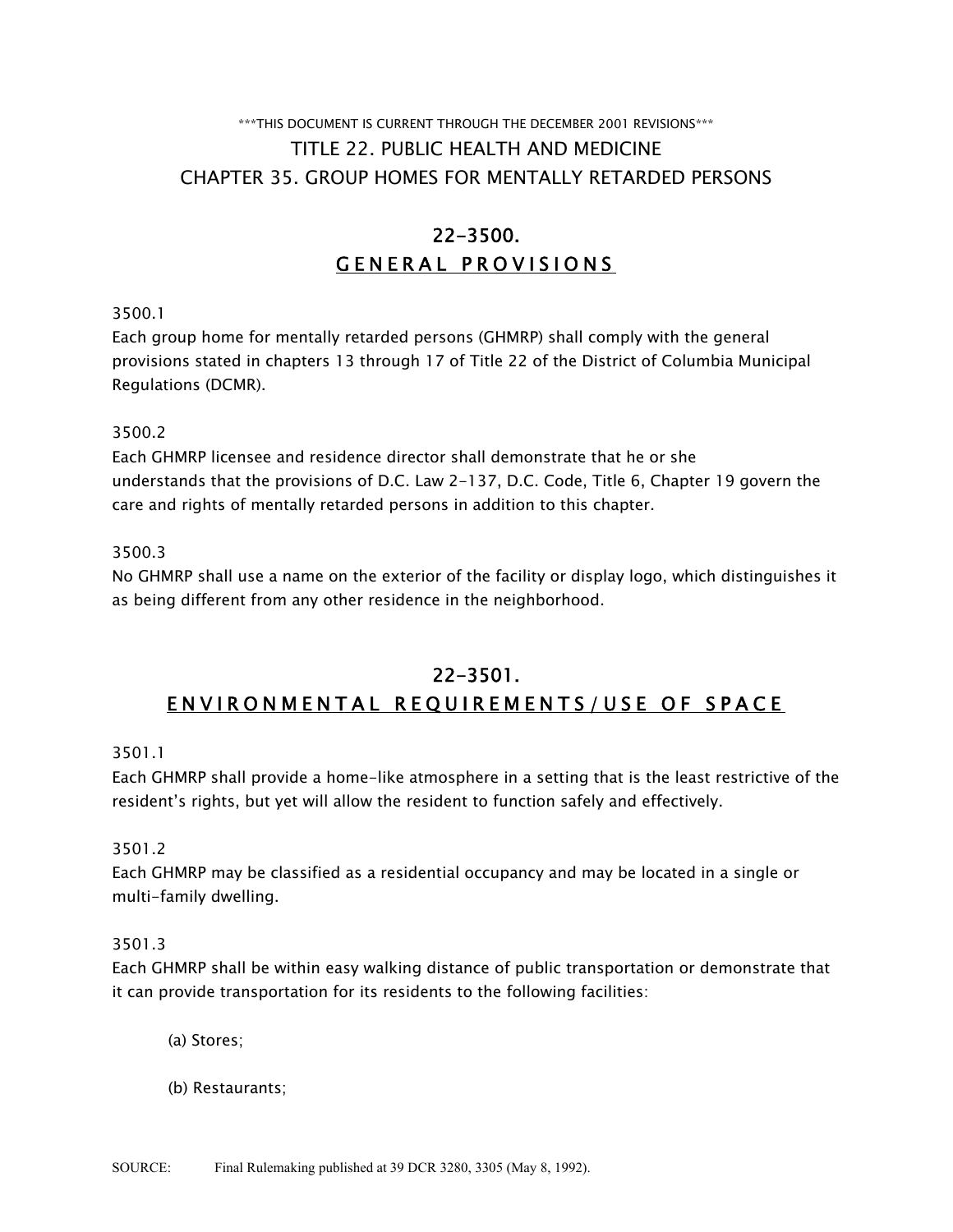(c) Movies;

(d) Parks;

- (e) Recreational facilities;
- (f) Libraries;
- (g) Post offices;
- (h) Churches; and
- (I) Similar facilities.

#### 3501.4

Each GHMRP shall be located away from known sources of loud and irritating noises and hazardous conditions including noxious smoke and fumes.

#### 3501.5

Each window shall be supplied with curtains, shades or blinds, which are kept clean, and in good repair.

#### 3501.6

Each glass sliding door or transparent panel shall be made of tempered glass and shall be marked conspicuously.

## 3501.7

Each GHMRP shall show that it can provide outside recreational activities.

## 3501.8

Each GHMRP resident shall have access to and shall be encouraged to utilize fully each type of space that is required by this section.

#### 3501.9

Any space that is restricted from a resident's use shall be located in the most remote portions of the GHMRP.

#### 3501.10

Space shall be provided for social and recreational purposes including, but not limited to, a living room or recreation room and dining area, and this space shall be termed community space for the purposes of this chapter.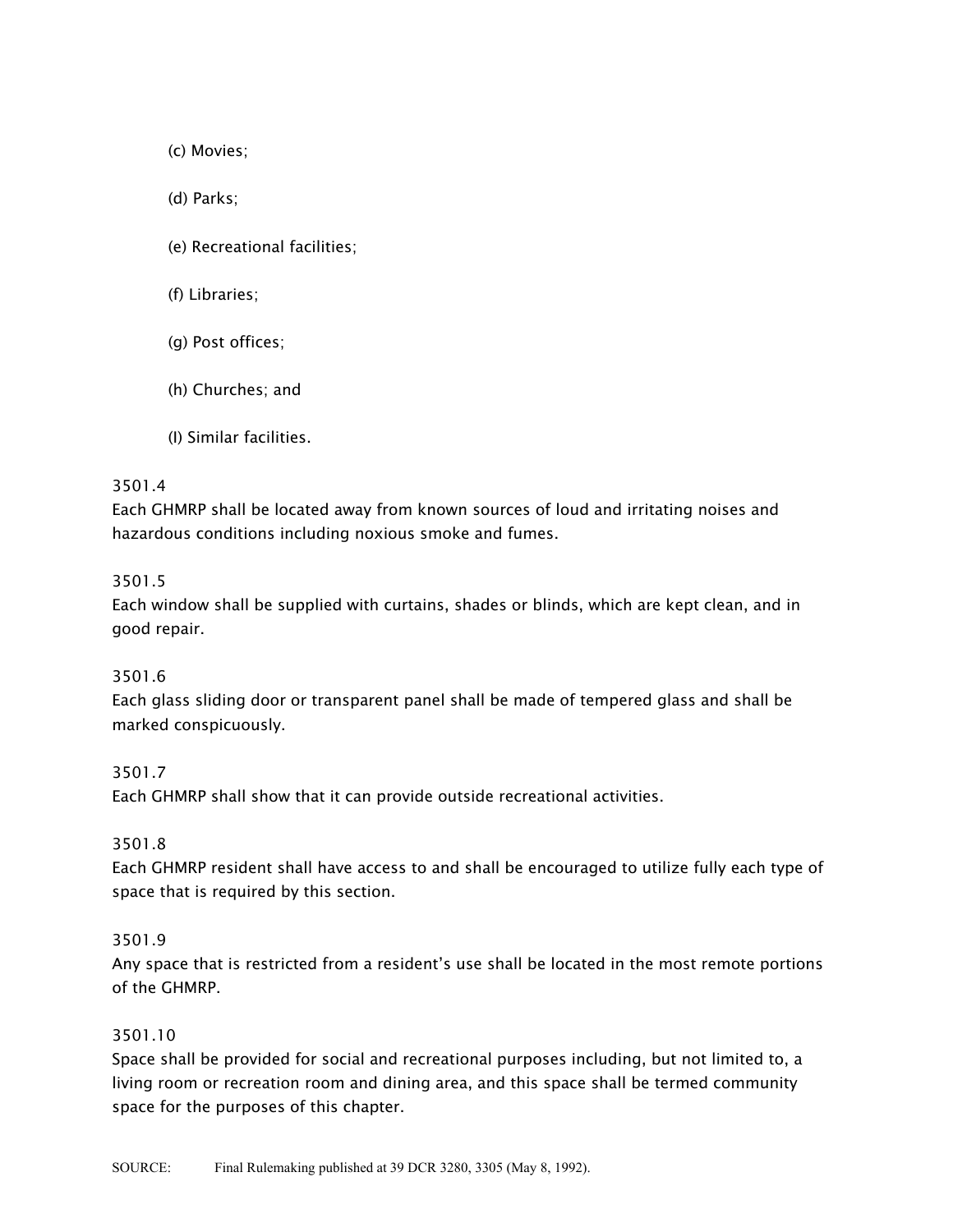Each facility shall afford the combined total of community space of at least twenty-five square feet (25 ft.  $\langle 2 \rangle$ ) of space above the basement level per resident.

# 3501.12

Each location of a GHMRP shall be governed by applicable sections of the D.C. Zoning Regulations.

# 22-3502. MEAL SERVICE/DINING AREAS

3502.1

Each GHMRP shall provide each resident with a nourishing, well-balanced diet.

3502.2

Modified diets shall be as follows:

(a) Prescribed in the resident's Individual Habilitation Plan and the record of the prescription for the modified diet shall be kept in the resident's record;

(b) Planned, prepared, and served by individuals who have received instruction from a dietitian; and

(c) Reviewed at least quarterly by a dietitian.

## 3502.3

All food and drink shall be clean, wholesome, free from spoilage, and properly prepared.

## 3502.4

At least three (3) meals per day that are nutritious and suited to the special needs of each shall be served, at reasonable times ensuring that the following occurs:

(a) There are not more than fourteen (14) hours between a substantial evening meal and breakfast of the following day, except on weekends and holidays; and

(b) There are not less than ten (10) hours between breakfast and the evening meal of the same day, except on weekends and holidays.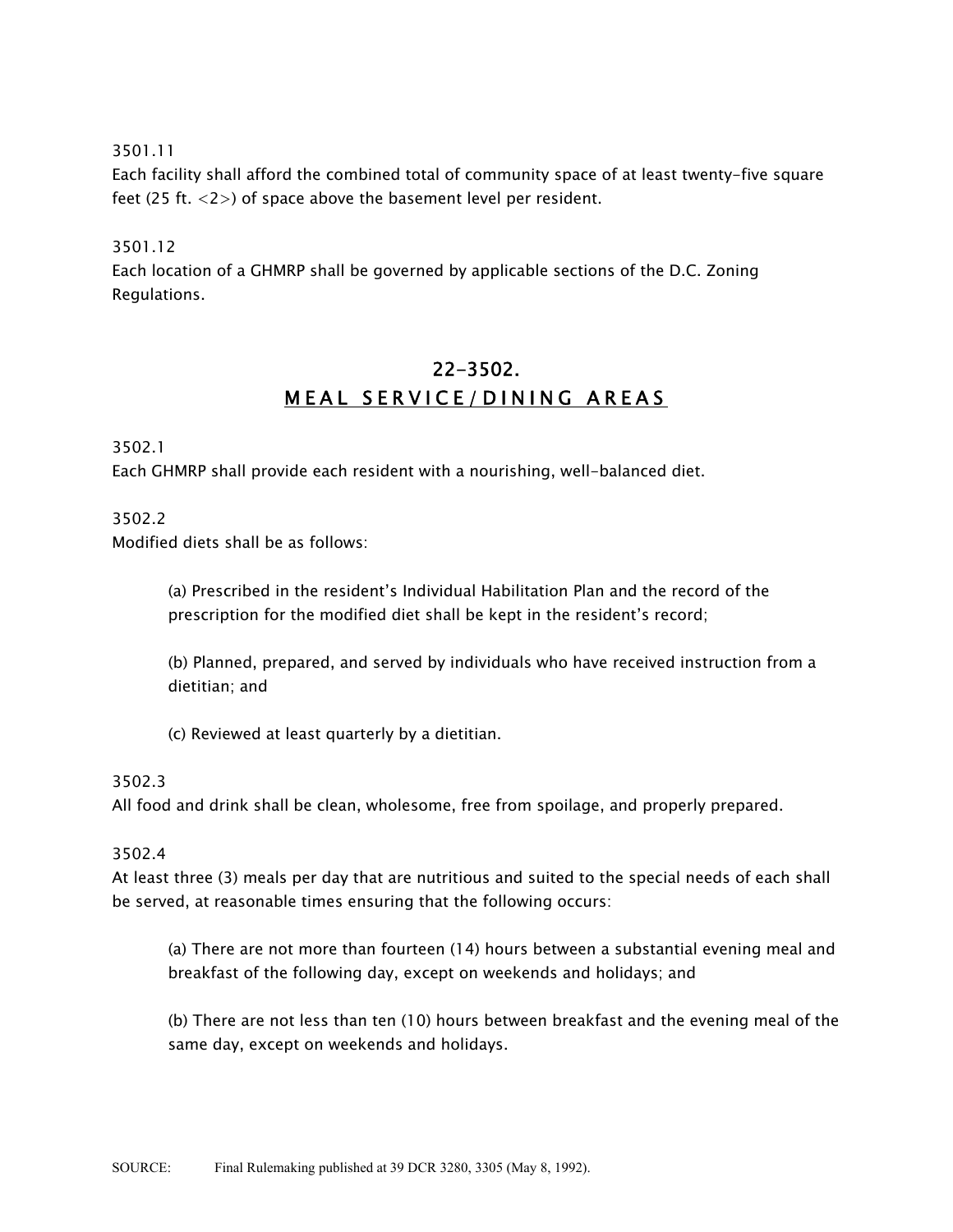Each GHMRP shall be responsible for ensuring that meals, which are served away from the GHMRP, are suited to the dietary needs of residents as indicated in the Individual Habilitation Plan.

# 3502.6

No resident may be denied a meal as a form of punishment.

# 3502.7

Each GHMRP shall serve meals at proper temperatures.

# 3502.8

Each GHMRP shall serve meals for all residents, including residents who are mobile, nonambulatory, in dining areas unless otherwise temporarily required for health reasons.

## 3502.9

Each GHMRP shall provide table service for all residents who can and will eat at a table, including residents in wheelchairs.

# 3502.10

Each GHMRP shall equip dining areas with tables, chairs, eating utensils, and dishes designed to meet the developmental needs of each resident.

## 3502.11

Each GHMRP shall provide adequate staff in dining rooms to direct self-help dining procedures and to assure that each resident receives enough food.

## 3502.12

Residents shall be provided training to develop eating skills and to use special eating equipment and utensils if such training is indicated in the Individual Habilitation Plan.

## 3502.13

Each GHMRP shall train the staff in the use of proper feeding techniques and monitor their appropriate use to assist residents who require special feeding procedures or utensils.

## 3502.14

Each GHMRP shall train staff in the storage, preparation and serving of food, the cleaning and care of equipment, and food preparation in order to maintain sanitary conditions at all times.

## 3502.15

Menus shall be written on a weekly basis, shall provide a variety of foods at each meal, and be varied from week to week and adjusted for seasonal changes.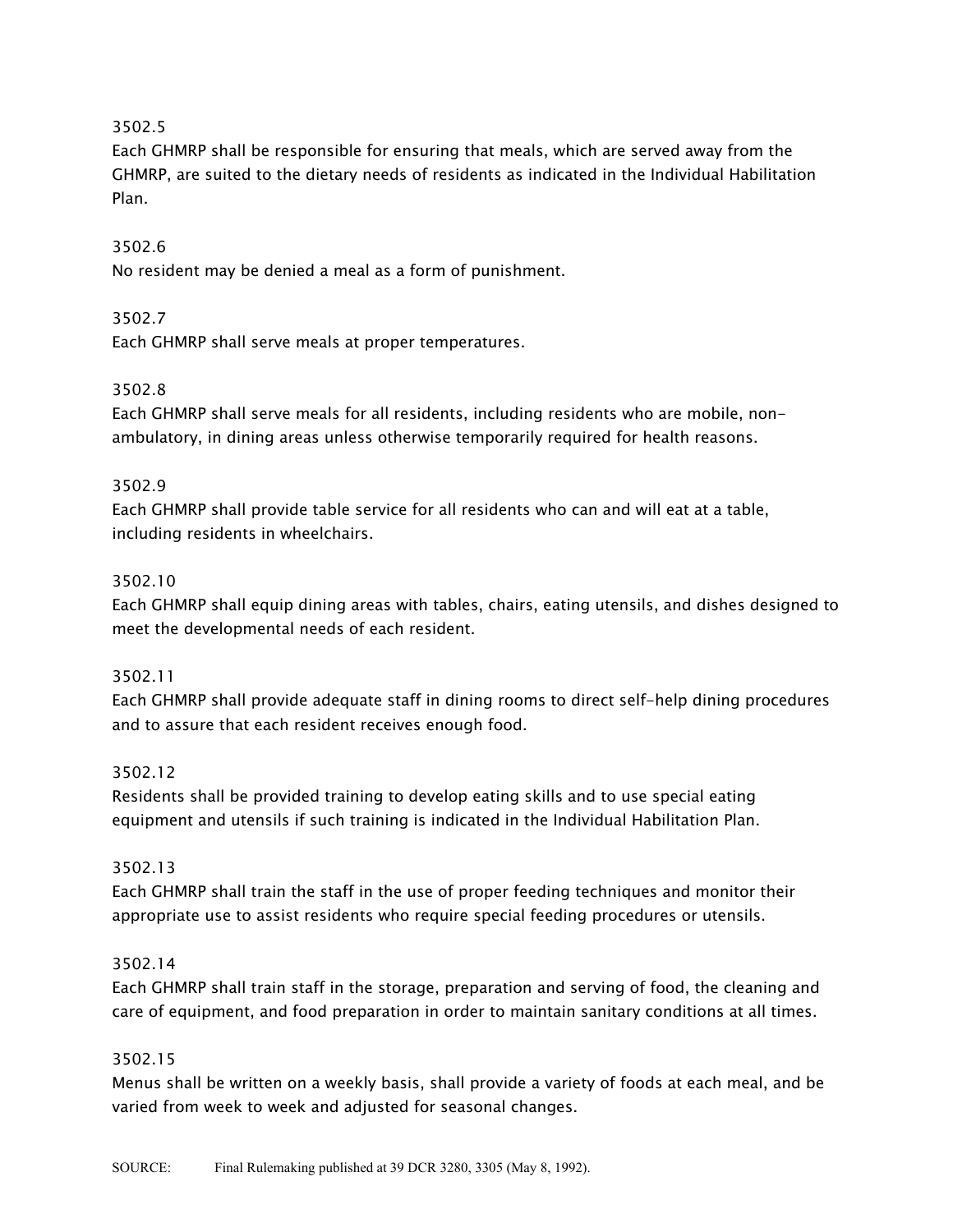A review and consultation by a dietitian or nutritionist shall be conducted at least quarterly to ensure that each resident who has been prescribed a modified diet receives adequate nutrition according to his or her Individual Habilitation Plan.

# 3502.17

Dry or staple food items shall be stored at least twelve inches (12 in.) above the floor in a room not subject to sewage or waste water back flow or contamination by condensation, leakage, rodents or vermin.

# 3502.18

Perishable foods shall be stored at proper temperatures in order to conserve nutritive value.

## 3502.19

Each GHMRP shall have effective procedures for cleaning all equipment and work areas used in the preparation and serving of foods.

## 3502.20

Dishes and eating utensils shall be cleaned after each meal and stored to maintain their sanitary condition.

## 3502.21

Hot and cold water, soap, and towels shall be provided in or adjacent to food preparation areas for hand washing.

# 22-3503. BEDROOMS AND BATHROOMS

## 3503.1

Each bedroom shall be occupied in conformance with the minimum square foot requirements set forth in DCMR Title 14, except that regardless of bedroom size, no bedroom shall accommodate more than three (3) occupants without the permission of the Department of Consumer and Regulatory Affairs.

## 3503.2

Each bed shall be placed at least three feet (3 ft.) from any other bed and at least three feet (3 ft.) from any unprotected radiator.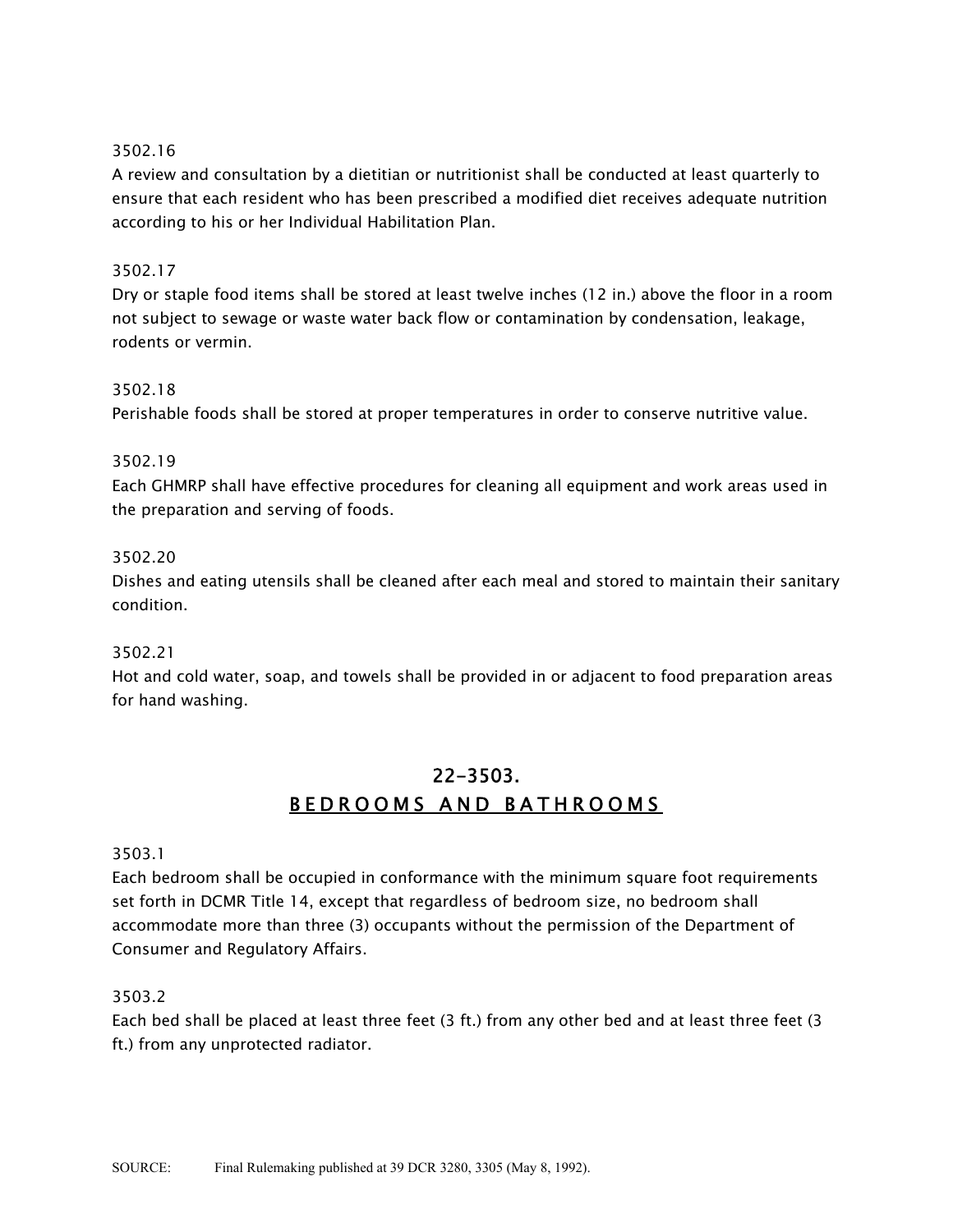Each bedroom shall be equipped with at least the following items for each resident:

- (a) Standard single or twin-sized bed;
- (b) Clean comfortable pillow;
- (c) Drawer space; and
- (d) Night stand.

# 3503.4

Each resident in an educational program, such as a school-age student, shall be provided an area within the GHMRP that is quiet and conducive to study.

# 3503.5

Each bedroom shall contain sufficient storage space for each resident's seasonal, personal clothing and personal effects.

# 3503.6

Closet space within the bedroom may be considered in calculating square foot minimums for bedrooms but shall be clearly divided for each resident.

## 3503.7

Each resident's bed shall be located in a room that is designated solely as a bedroom.

## 3503.8

One (1) bathroom consisting of a toilet, lavatory and a bathing facility that is appropriate for the needs of the residents shall be provided for the use of each six (6) persons including staff, except that non-live-in staff shall not be counted when calculating persons using bathing facilities.

## 3503.9

Each bathroom shall be equipped to facilitate training toward maximum self-help by residents including individuals with physical disabilities and shall have appliances, fixtures or devices which shall be appropriate to the needs of each person who lives and works in the

## 3503.10

Each bathroom that is used by residents shall be equipped with toilet tissue, a paper towel and cup dispenser, soap for hand washing, a mirror and adequate lighting.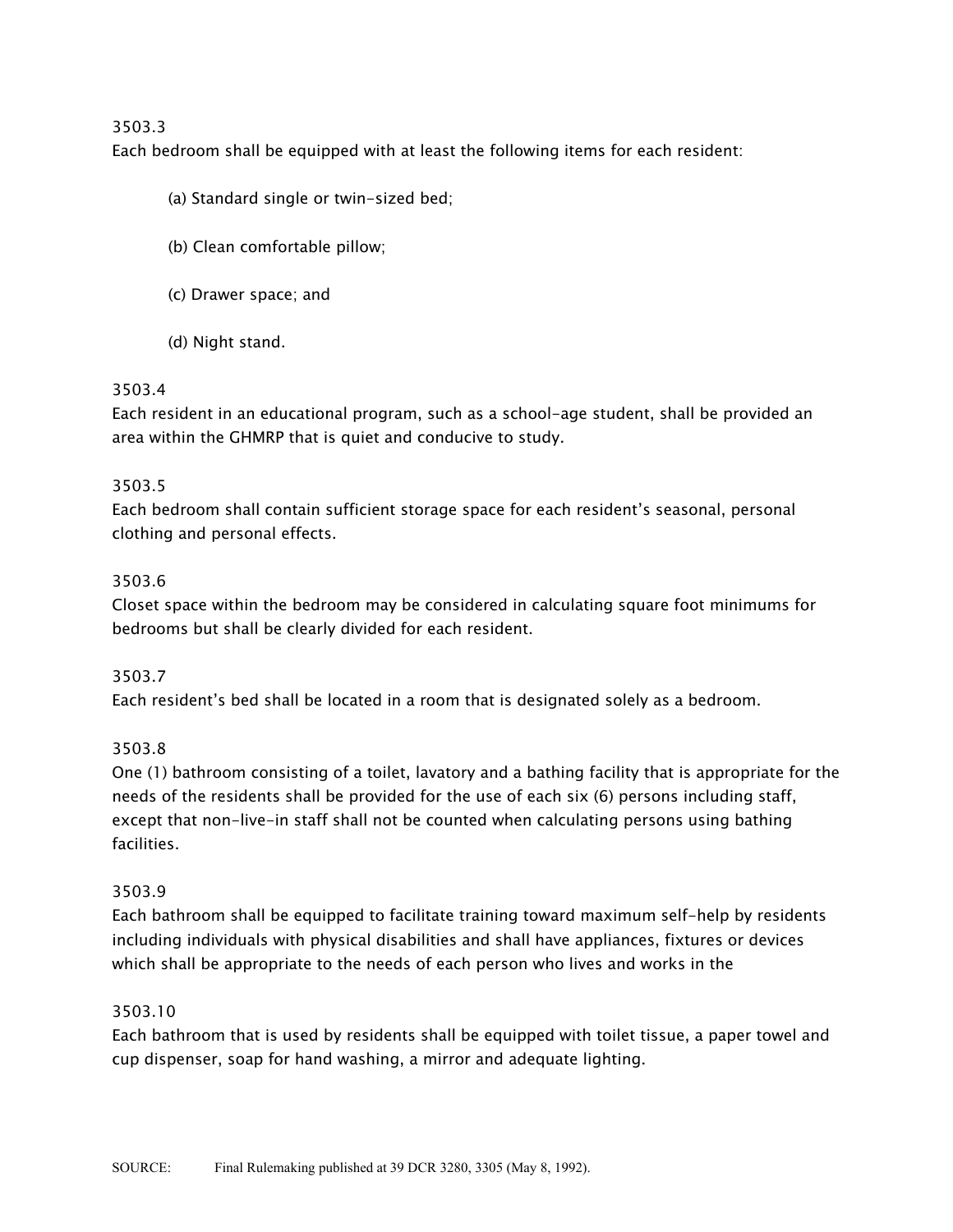# 22-3504. HOUSEKEEPING

## 3504.1

The interior and exterior of each GHMRP shall be maintained in a safe, clean, orderly, attractive, and sanitary manner and be free of accumulations of dirt, rubbish, and objectionable odors.

# 3504.2

Housekeeping and maintenance equipment shall be well constructed, properly maintained and appropriate to the function for which it is to be used.

# 3504.3

Each GHMRP shall be free of insects, rodents and vermin.

# 3504.4

Each GHMRP that is cited by the Department of Consumer and Regulatory Affairs for violation of § 3504.3 shall contract with a licensed exterminator within seventy-two hours (72 hrs.) of receipt of written notice to provide for elimination of any infestation.

# 3504.5

Adequate and appropriate storage shall be provided for each food item in accordance with § 3502.17, each piece of cleaning equipment, and each supply, utensil, linen, or other household item.

# 3504.6

Each poison and caustic agent shall be stored in a locked cabinet and shall be out of direct reach of each resident.

## 3504.7

No poisonous or hazardous agent shall be stored in a food preparation, storage or serving area.

## 3504.8

No cleaning agent, bleach, insecticide or any other poisonous, dangerous, or flammable material shall be accessible to a resident where access to such substance is contraindicated in the resident's Individual Habilitation Plan.

## 3504.9

Each GHMRP shall provide appropriate procedures, personnel, and equipment in order to ensure sufficient clean linen supplies and the proper sanitary washing and handling of linen and personal clothing of each resident.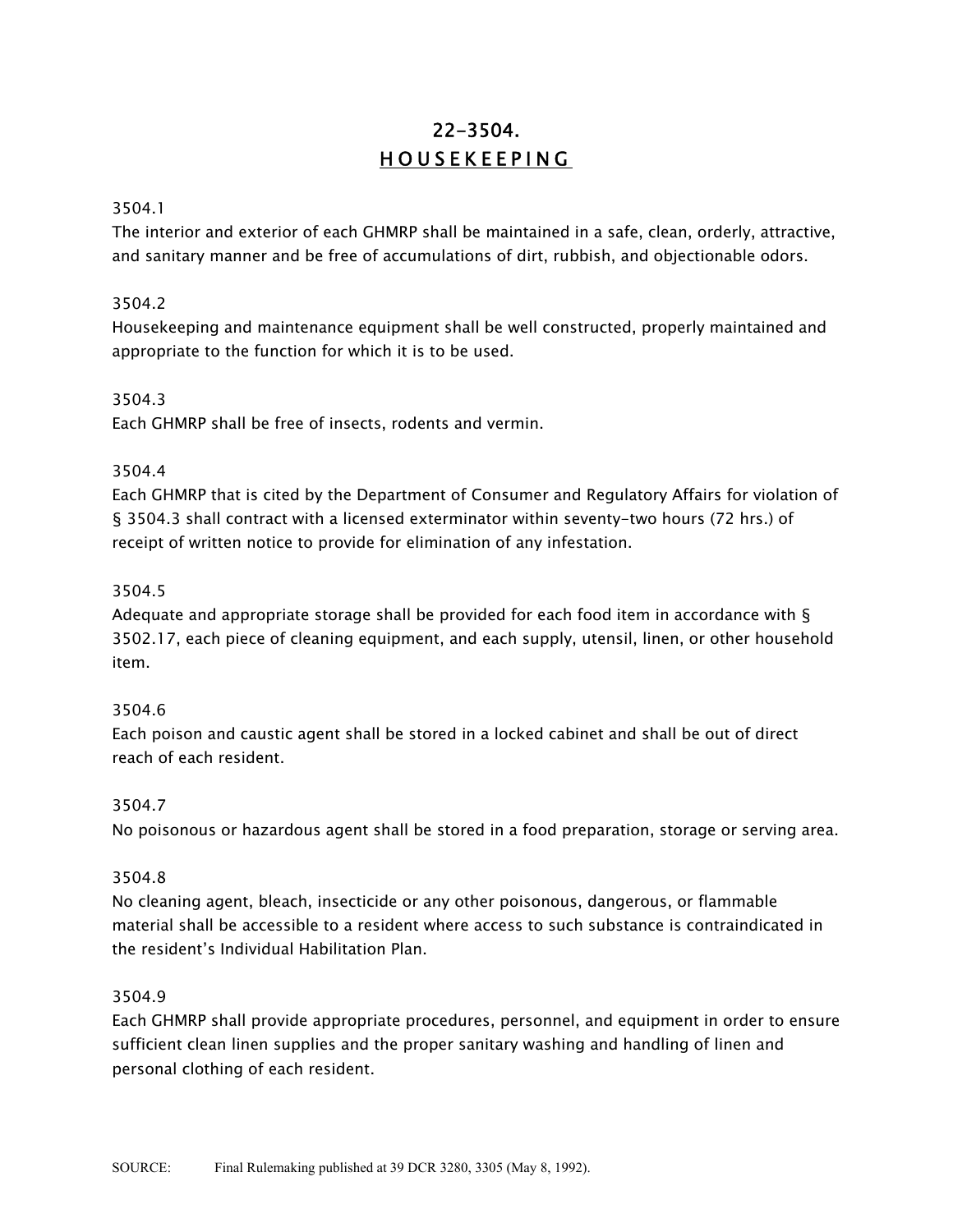Each GHMRP shall provide clean linens as follows to each resident at least weekly:

- (a) Two (2) sheets;
- (b) One (1) pillowcase;
- (c) One (1) bath towel;
- (d) One (1) hand towel; and
- (e) One (1) wash cloth.

## 3504.11

Each GHMRP shall maintain at least one (1) additional set of the linens specified in §3504.10 for each resident.

#### 3504.12

Each GHMRP shall provide to each resident one (1) blanket and one (1) bedspread.

#### 3504.13

Each GHMRP shall maintain two (2) additional spare blankets and bedspreads for every four (4) residents.

#### 3504.14

Each GHMRP shall provide a washer and dryer or make alternative provisions so that each resident who wishes to shall have a safe and convenient place to wash and dry personal laundry.

## 3504.15

Each GHMRP shall assure that each resident has at least seven (7) changes of clothing appropriate to his or her daily activities and the season.

## 3504.16

Each GHMRP shall label inconspicuously each item of clothing as belonging to a particular resident as indicated in his or her Individual Habilitation Plan (IHP).

## 3504.17

Each GHMRP shall ensure that each resident's clothing is kept in good condition, laundered, and cleaned.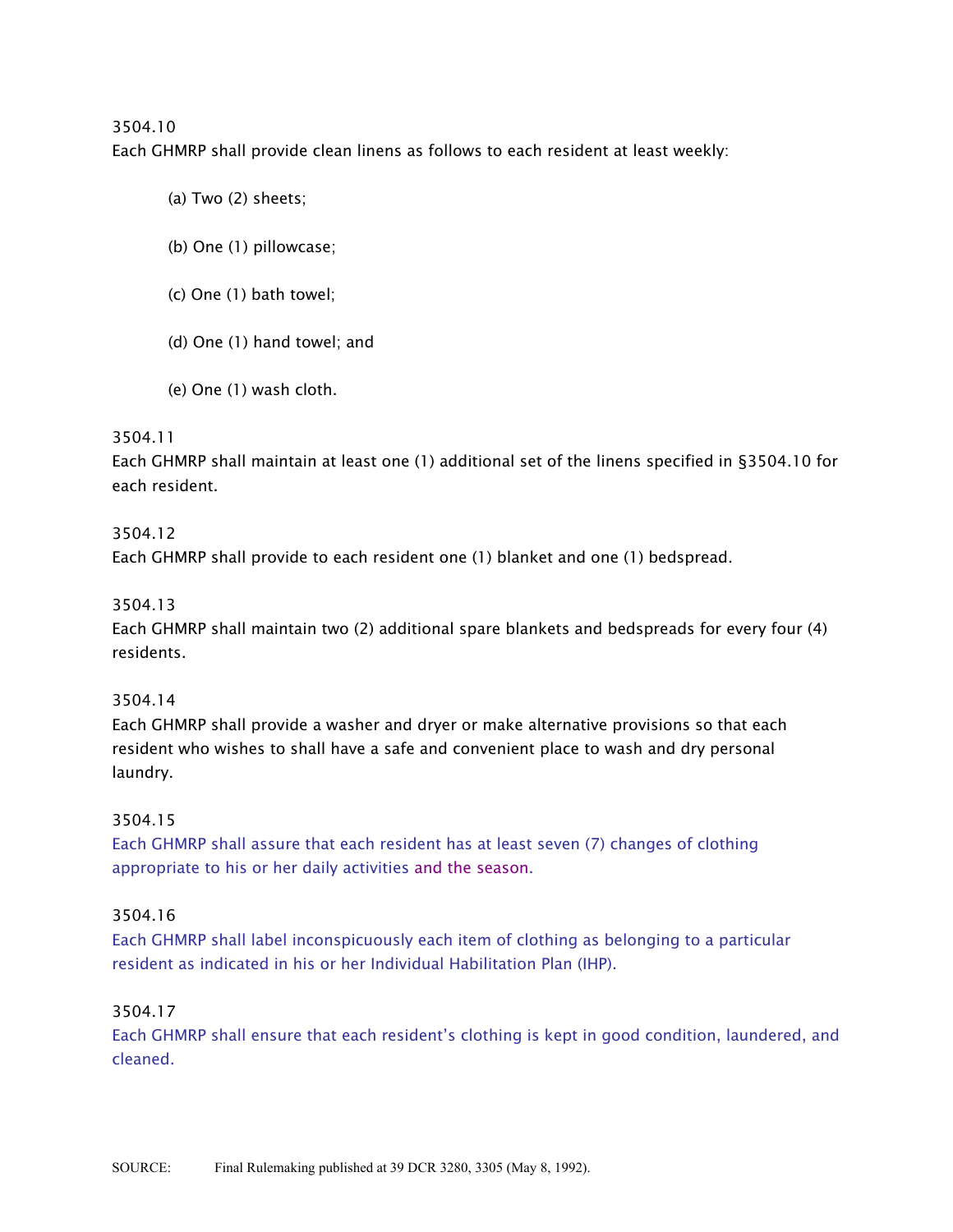Each GHMRP shall establish sorting and washing procedures to ensure adequate sanitation either by assisting the residents to perform these tasks or by performing the tasks for the residents as indicated in the their Individual Habilitation Plan (IHP).

# 22-3505. FIRE SAFETY

## 3505.1

Each GHMRP, in addition to securing a certificate of occupancy, shall comply with all applicable District of Columbia fire safety requirements as interpreted and enforced by the District of Columbia Fire Chief.

#### 3505.2

Each GHMRP which was lawfully licensed or had applied for a license prior to the effective date of these rules may be considered to be in compliance with these rules as long as the GHMRP continues to remain in compliance with each prior fire safety code, regulation, agreement and participation criteria for a period of up to five (5) years from the effective date of these rules.

#### 3505.3

At the end of the five (5) year period following the effective date of these regulations, each GHMRP shall be in compliance with the fire safety requirements set forth in subsection 3505.1 of these regulations.

#### 3505.4

Each GHMRP shall have on the premises the following items:

(a) Written policies and procedures that are approved by the Fire Chief, which shall be kept readily accessible to staff and residents and shall include the following:

- (1) The instructions and plans that are to be followed in case of fire, explosion, or other emergency ;
- (2) The persons to be notified;
- (3) The location of alarm signals;
- (4) The locations of fire extinguishers;
- (5) The evacuation routes;
- (6) The frequency of fire drills;
- (7) The assignment of specific tasks and responsibilities to the staff of each shift; and
- (8) The name and address of the owner of the group home if the owner is neither the licensee nor the operator;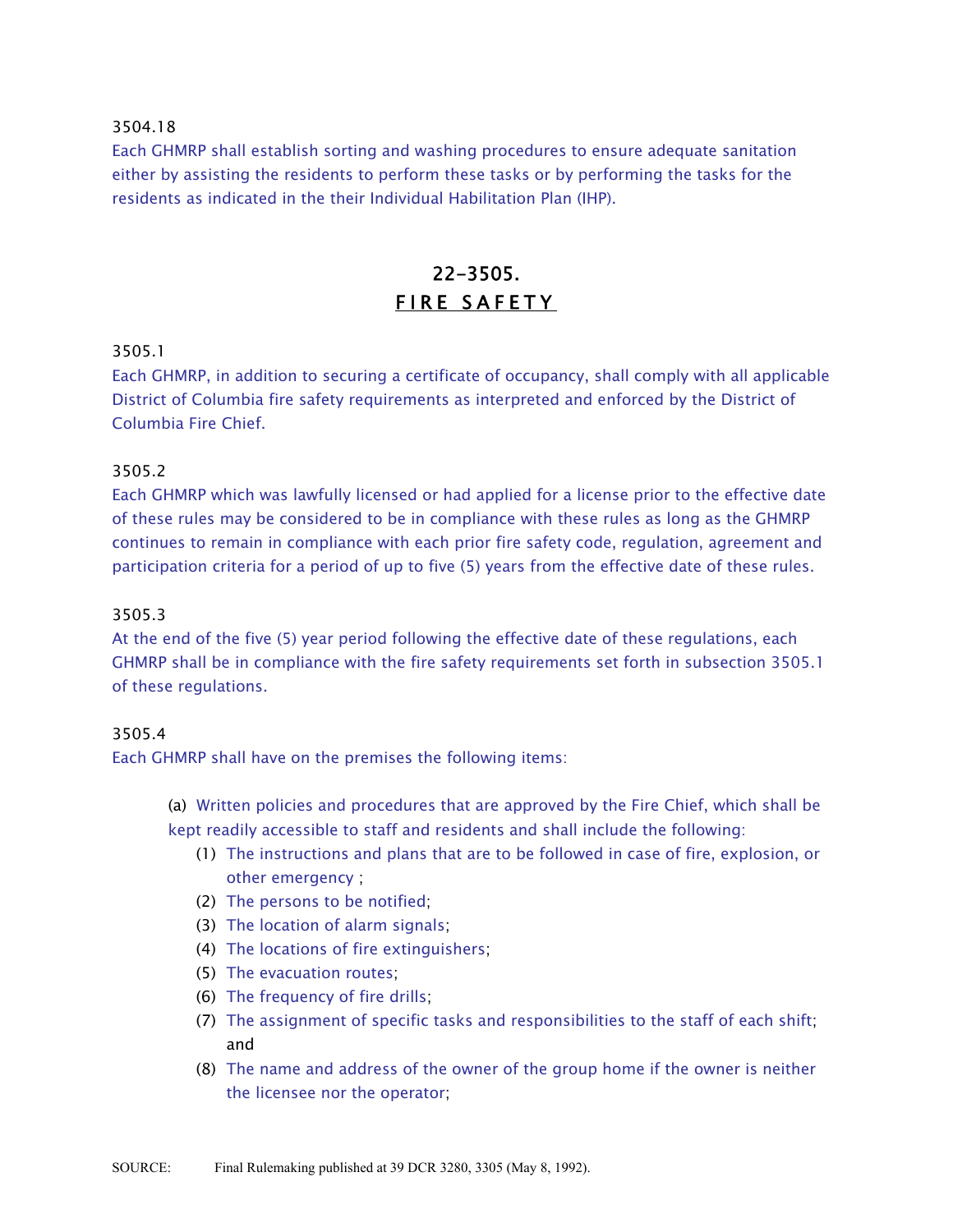(b) Records of the training of all personnel who are to perform the specific tasks designated in the manual described in paragraph (a) of this subsection;

(c) Records of fire inspection reports;

(d) Dates of the test of alarm appliances; and

(e) Fire extinguishers, which are properly maintained and located as required by the Fire Chief, including at least one (1) all-purpose fire extinguisher, which is a minimum 2A 10BC on each level of the facility.

#### 3505.5

Each GHMRP shall conduct simulated fire drills in order to test the effectiveness of the plan at least four (4) times a year for each shift.

#### 3505.6

Each GHMRP shall maintain records of each simulated fire drill.

# 22-3506. PROGRAM STATEMENT

#### 3506.1

Each GHMRP shall have a written statement of its philosophy and programmatic goals which shall include, at a minimum, the following:

- (a) The number and types of residents to be served;
- (b) The characteristics of the residents to be served;
- (c) A list of the services available to residents including local community resources;
- (d) The sources of referrals of residents;
- (e) The GHMRP's relationship with parents, advocates and legal guardians; and...
- (f) The name(s) of the licensee, operator and contact person.

#### 3506.2

The program statement shall be made available for distribution to each person who requests it.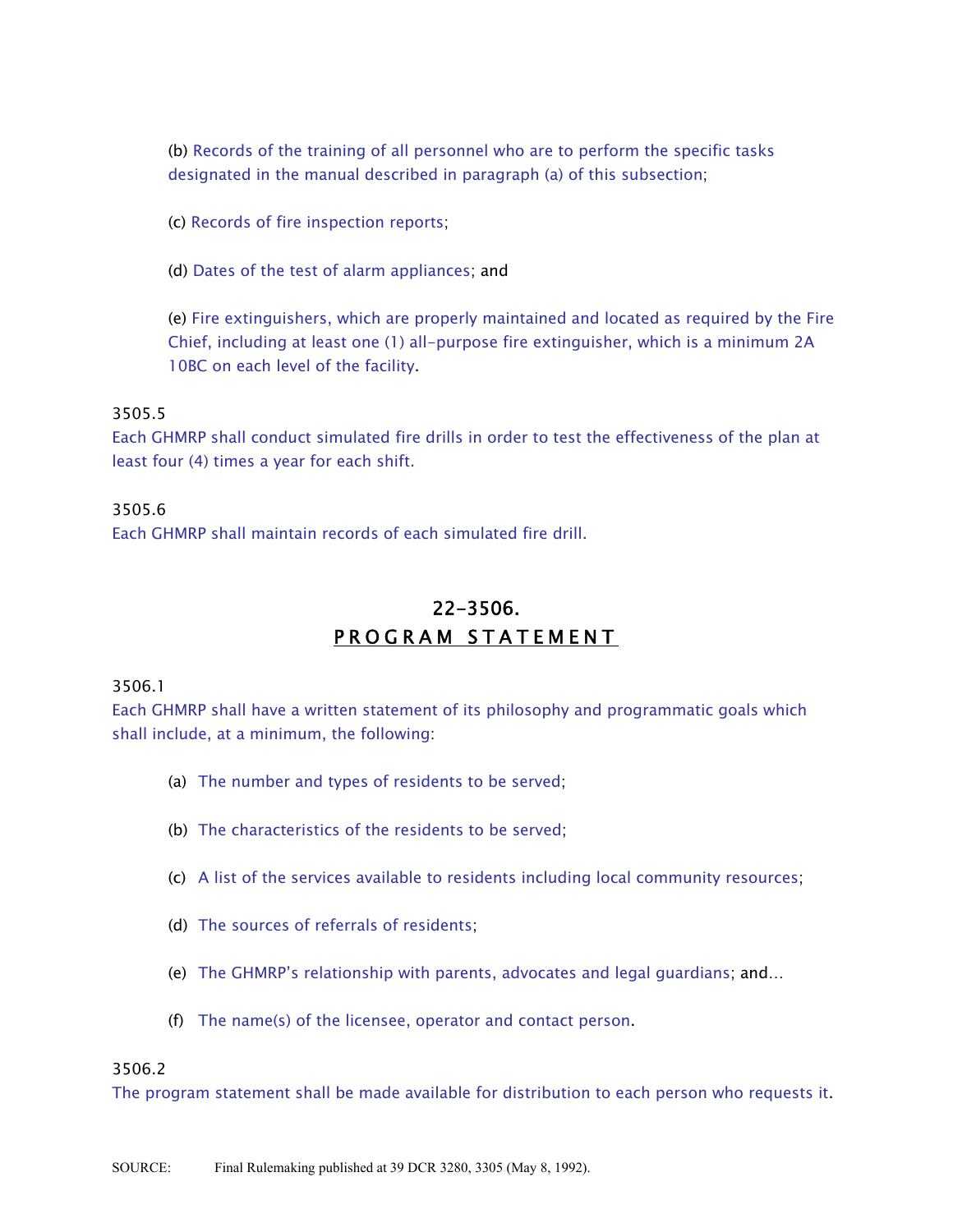3506.3 The program statement shall be revised, as needed.

# 22-3507. POLICIES AND PROCEDURES

#### 3507.1

Each GHMRP shall have on site a written manual describing the policies and procedures it will follow which shall be as detailed as is necessary to meet the needs of each resident served and provide guidance to each staff member.

#### 3507.2

The manual shall be approved by the governing body of the GHMRP and shall be reviewed at least annually.

#### 3507.3

The manual shall be available for review and approval by District of Columbia personnel who have licensing, supervisory, monitoring and certification responsibility.

#### 3507.4

The manual shall incorporate policies and procedures for at least the following:

(a) General administration, which covers the governing body, organization charts, internal assessment of the quality of care, and fiscal management;

(b) Physical environment, which covers housekeeping, maintenance, household items and furnishings;

(c) Health and safety, which covers fire safety and evacuation, infection control, medication, and procedures for emergency and the death of a resident;

(d) Record keeping, which covers resident records, administrative records, and confidentiality of records;

(e) Personnel, which covers job descriptions and qualifications, staff/resident ratios, training and staff development, health inventory;

(f) Admission, transfer and discharge, which covers admission criteria: pre-and postadmission activities, program planning, transfer and discharge procedures; and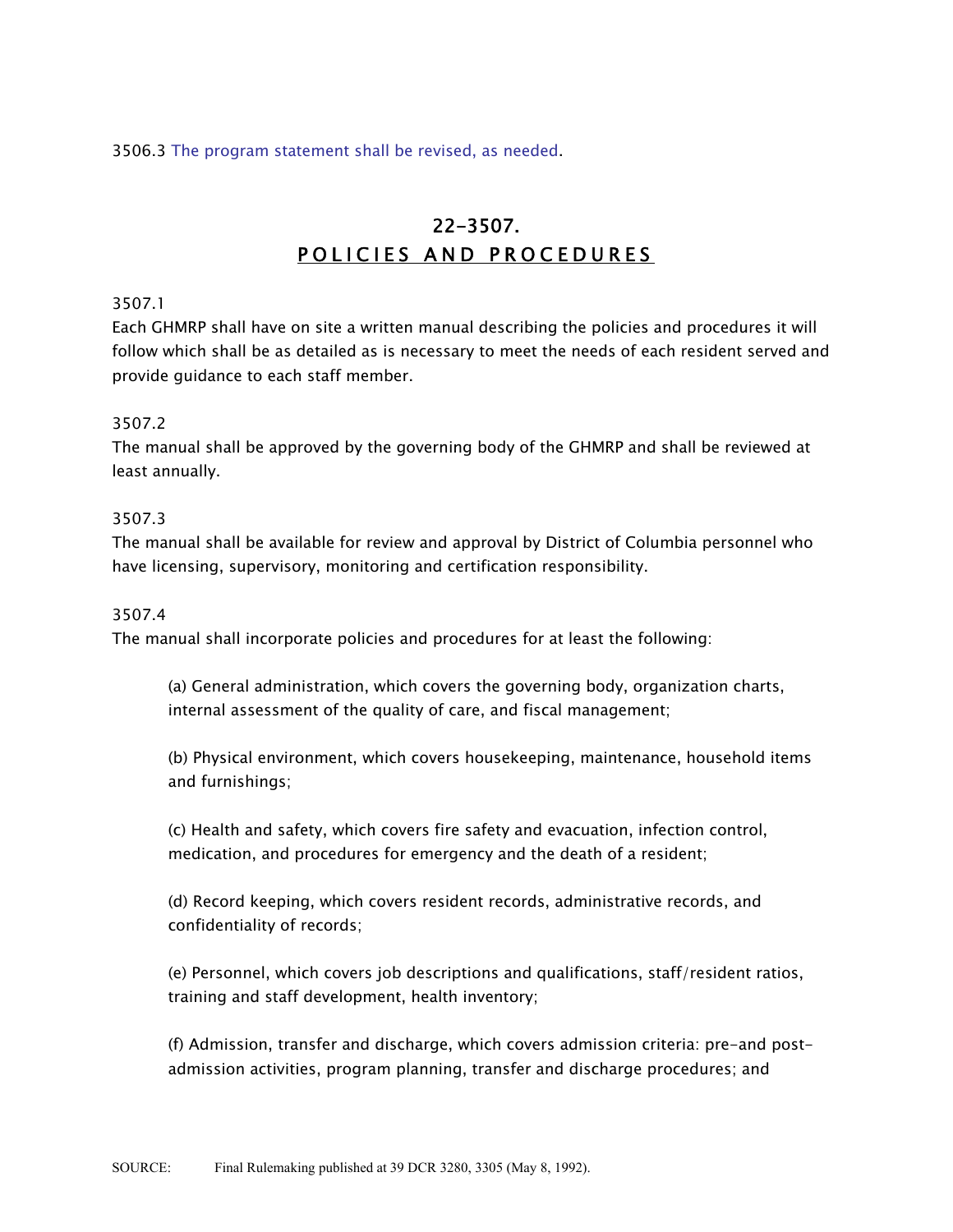(g) Resident life, which covers clothing, management of funds, resident rights, discipline, behavior management, services, parental and guardian involvement, visitation, staff treatment of residents, and resident work.

# 22-3508. ADMINISTRATIVE SUPPORT

## 3508.1

Each GHMRP shall provide adequate administrative support to efficiently meet the needs of the residents as required by their Habilitation plans.

#### 3508.2

Each GHMRP operated by a corporation or partnership shall maintain on file a copy of its Articles of Incorporation, Certificate of Authority, or partnership agreement, as applicable.

#### 3508.3

Nothing in this chapter shall be construed to prohibit operation of a GHMRP by a single individual; provided, that each other requirement of this chapter is met.

#### 3508.4

Each GHMRP shall have a Residence Director who meets the requirements of § 3509.1 and who shall manage the GHMRP in accordance with approved policies and this chapter.

#### 3508.5

Each GHMRP shall have an organization chart that shows the following:

(a) All major components of the administering agency or the roles of individuals when the licensee is not an agency;

- (b) The personnel in charge of the program components;
- (c) The categories and numbers of supportive and direct care staff; and
- (d) The lines of authority.

#### 3508.6

Documentation that services have been provided as required by each resident's Individual Habilitation Plan including contracts, vendor agreements, receipts, and paid bills shall be available for review by authorized regulatory personnel.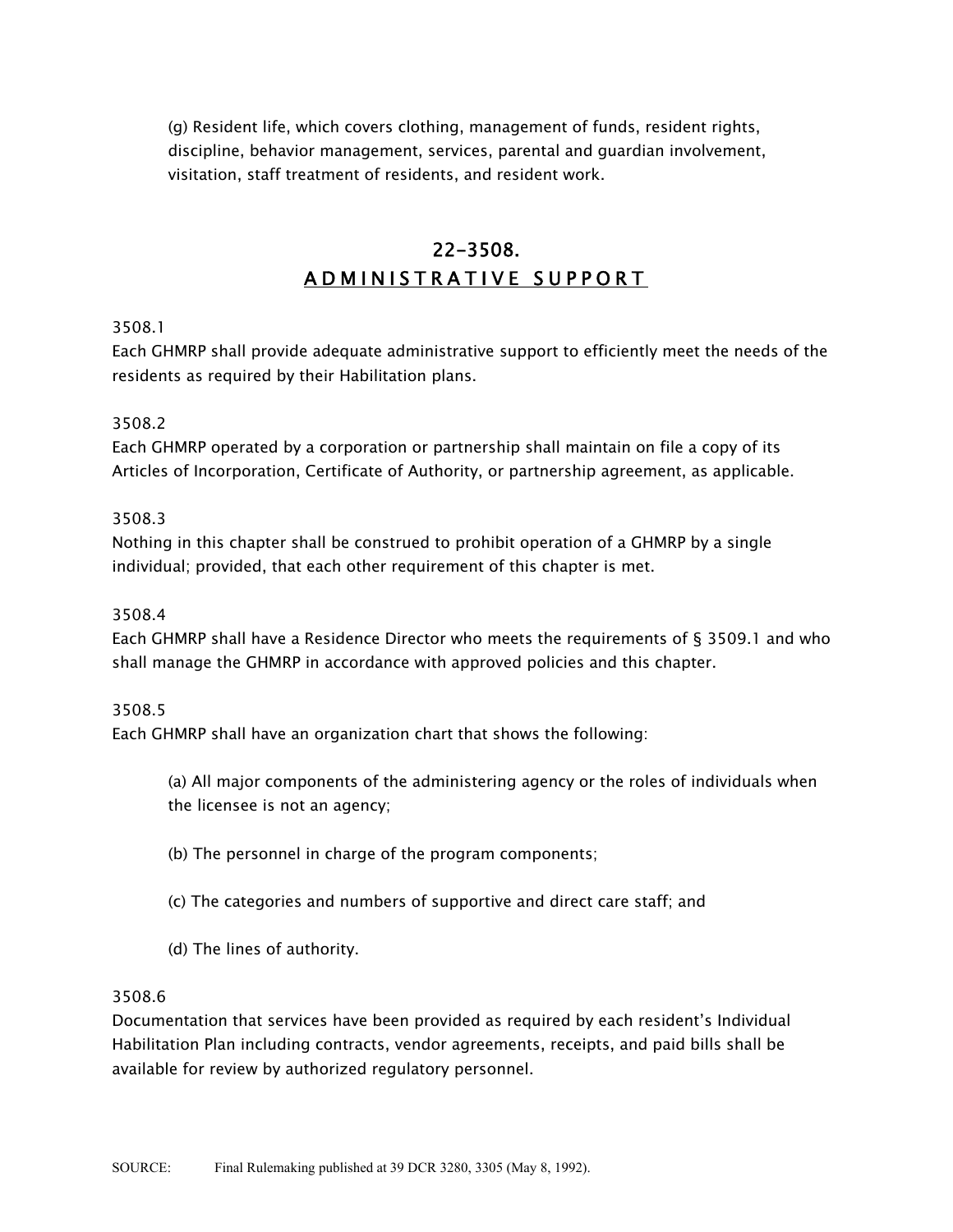Each GHMRP shall maintain records of residents' funds received and disbursed.

## 3508.8

Each GHMRP licensee shall carry or ensure that the premise carries the following insurance in at least the following amounts:

(a) Hazard (fire and extended coverage) in the minimum amount of five hundred dollars (\$ 500) per resident to protect belongings, with a minimum of two thousand dollars (\$ 2,000) per GHMRP;

(b) Liability coverage (premises, personal injury, and products liability in the amount of three hundred thousand dollars (\$ 300,000)) per occurrence; and Professional liability.

(c) Professional Liability

# 22-3509. PERSONNEL POLICIES

#### 3509.1

Personnel policies, which meet the following requirements, shall be developed according to the GHMRP's particular needs and distributed to each employee:

(a) The Residence Director shall be at least twenty-one (21) years of age, have a high school diploma or the equivalent, at least two (2) years of experience in human services including one (1) year of working with mentally retarded individuals and demonstrate supervisory capability; and

(b) Direct care staff shall be at least eighteen (18) years of age and be capable of carrying out responsibilities as outlined in the job description.

## 3509.2

Each staff person shall have a written job description, which details each of his or her major responsibilities and duties and supervisory control.

#### 3509.3

Each supervisor shall discuss the contents of job descriptions with each employee at the beginning employment and at least annually thereafter.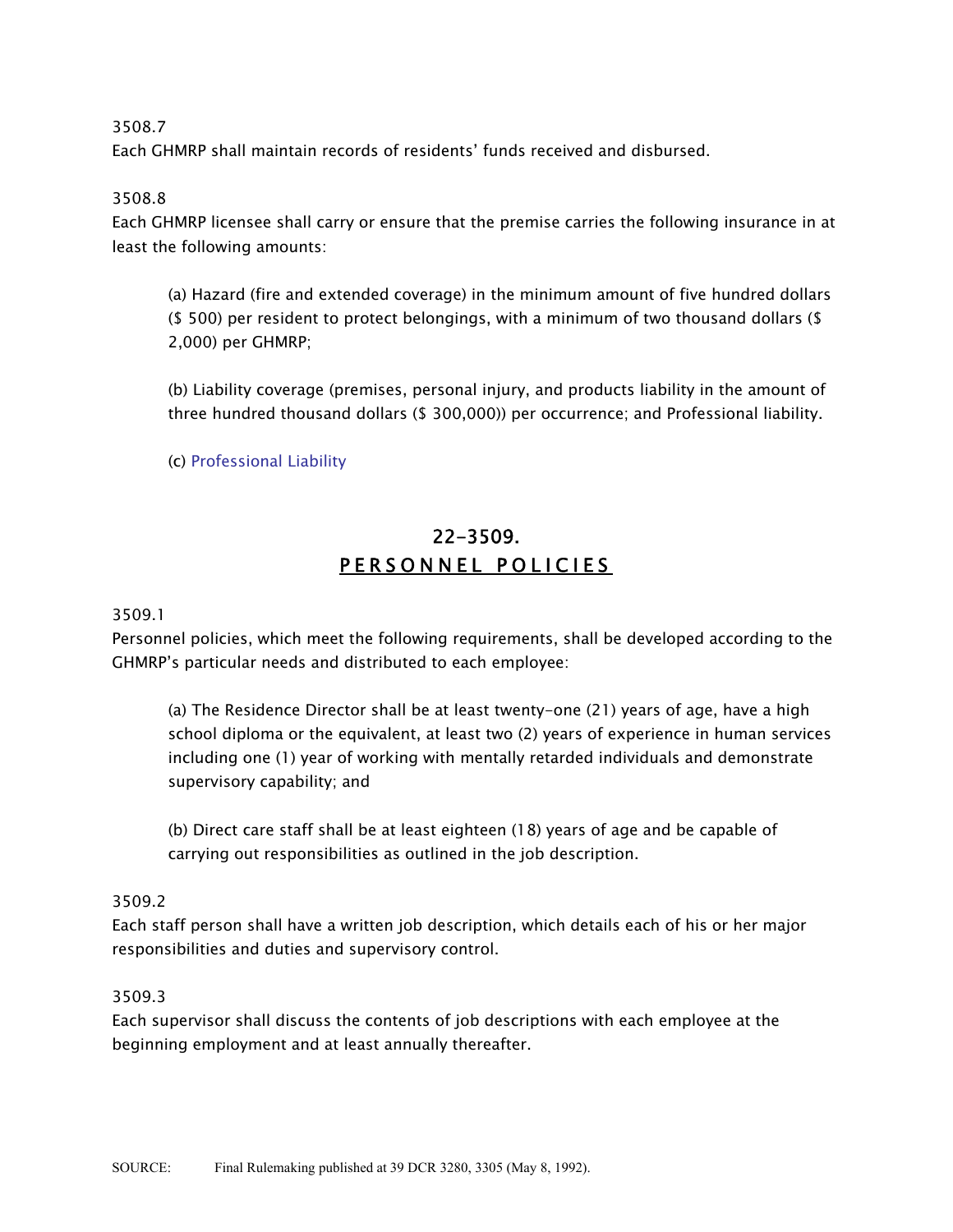Each employee shall be given a copy of his or her job description to review and sign at the beginning of employment.

## 3509.5

Each job description shall be updated, rewritten, and reviewed with the employee when, the duties and responsibilities of the job change.

## 3509.6

Each employee, prior to employment and annually thereafter, shall provide a physician's certification that a health inventory has been performed and that the employee's health status would allow him or her to perform the required duties.

## 3509.7

A new employee's physical examination shall have been performed within ninety (90) days prior to employment.

## 3509.8

Each GHMRP shall require each employee with a positive test for a communicable disease to provide appropriate documentation from a physician that he or she is receiving follow-up care if needed.

## 3509.9

Each GHMRP shall obtain employment references on each employee and no GHMRP shall employ an individual who has a history of the following:

- (a) Child or resident abuse or abuse of someone under his or her care and supervision;
- (b) Neglect;
- (c) Exploitation; or
- (d) Conviction for a sexual offense or violent crime.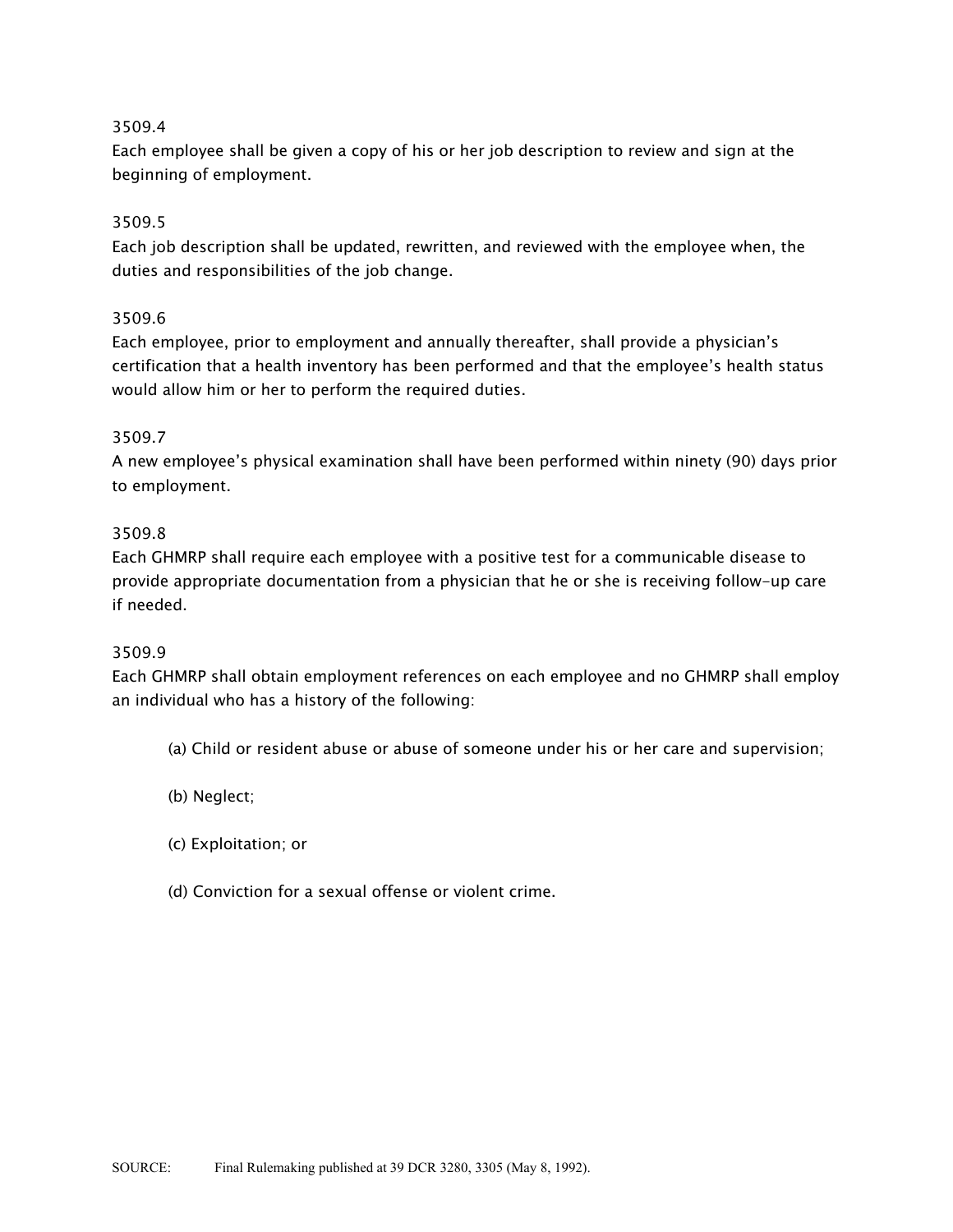# 22-3510. STAFF TRAINING

#### 3510.1

Each employee who has no previous experience working with individuals with mental retardation shall be required to successfully complete orientation training appropriate to the needs of the residents in the GHMRP.

## 3510.2

Orientation training shall be the responsibility of each GHMRP and shall be documented in each employee's personnel folder.

#### 3510.3

There shall be continuous, ongoing in-service training programs scheduled for all personnel.

#### 3510.4

Each training program agenda and record of staff participation shall be maintained in the GHMRP and available for review by regulatory agencies.

#### 3510.5

Each training program shall include, but not be limited to, the following:

(a) Overview of mental retardation including, but not limited to, definition, causes of mental retardation, associated health implications, and frequently used medications, the history of care of individuals with mental retardation, and daily living skills;

(b) Human development through the life cycle (birth to death);

(c) Infection control for staff and residents;

(d) Emergency procedures including first aid, cardiopulmonary resuscitation (OPR), the Heimlich maneuver, disaster plans and fire evacuation plans;

(e) Resident's rights;

(f) Specialty areas related to the GHMRP and the residents to be served including, but not limited to, behavior management, sexuality, nutrition, recreation, total communications, and assistive technologies;

(g) Habilitation planning and implementation;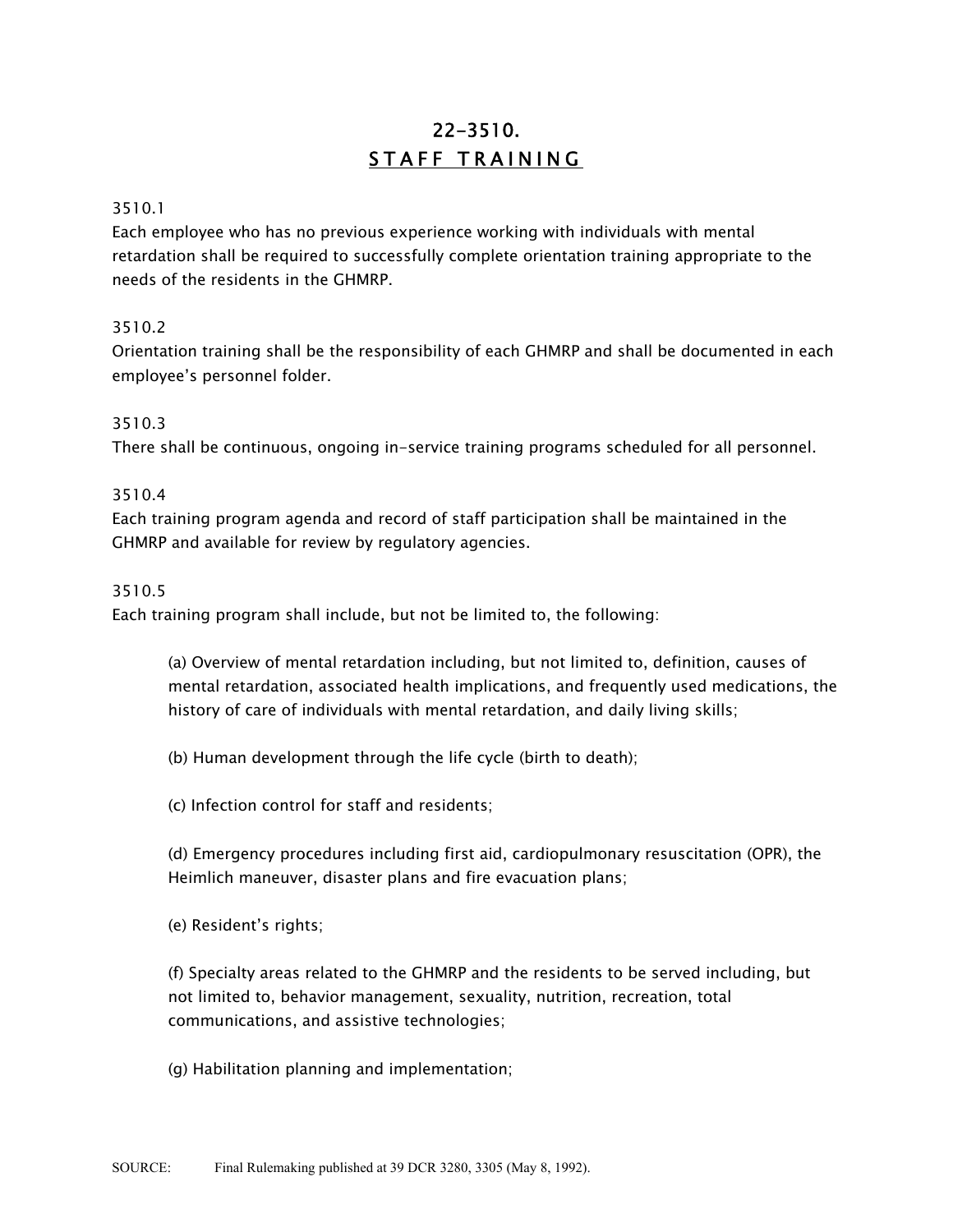(h) Orientation programs for each new employee which shall include philosophy, organization, programs, practices and goals of the GHMRP as well as a review of applicable laws, regulations and agreements important to the operation of the GHMRP for the care and treatment of persons with mental retardation in the District of Columbia; and

(i) Training of the residents in the maintenance of oral health and hygiene.

## 3510.6

When direct care certification is available in the District of Columbia, each employee shall be required to complete the curriculum or take and satisfactorily complete a competency evaluation of the certification training prior to or within six (6) months.

# 22-3511. DIRECT CARE STAFF RATIOS

# 3511.1

The minimum daily ratio of on-duty, direct care staff to residents in each GHMRP that serves severely physically handicapped residents, residents who are aggressive, assaultive or security risks, residents who manifest severely hyperactive or psychotic-like behavior, and other residents who require considerable adult guidance and supervision shall be not less than the following:

(a) 1:4 during the waking hours of the day, approximately 6:00 a.m. to 10:00 p.m., when residents remain in the GHMRP during the day; and

(b) 1:8 during sleeping hours, approximately 10:00 p.m. to 6:00 a.m.

## 3511.2

The minimum daily ratio of on-duty, direct care staff to residents present in each GHMRP that serves residents who require training in basic independent-living skills shall be not less than the following:

(a) 1:8 during the waking hours, approximately 6:00 a.m. to 2:00 pm., when residents remain in the GHMRP during the day;

(b) 1:4 during the period of approximately 2:00 p.m. to 10:00 p.m.; and (c) 1:8 during sleeping hours, approximately 10:00 p.m. to 6:00 a.m.

(c) 1:8 during sleeping hours, approximately 10:00 p.m. to 6:00 a.m.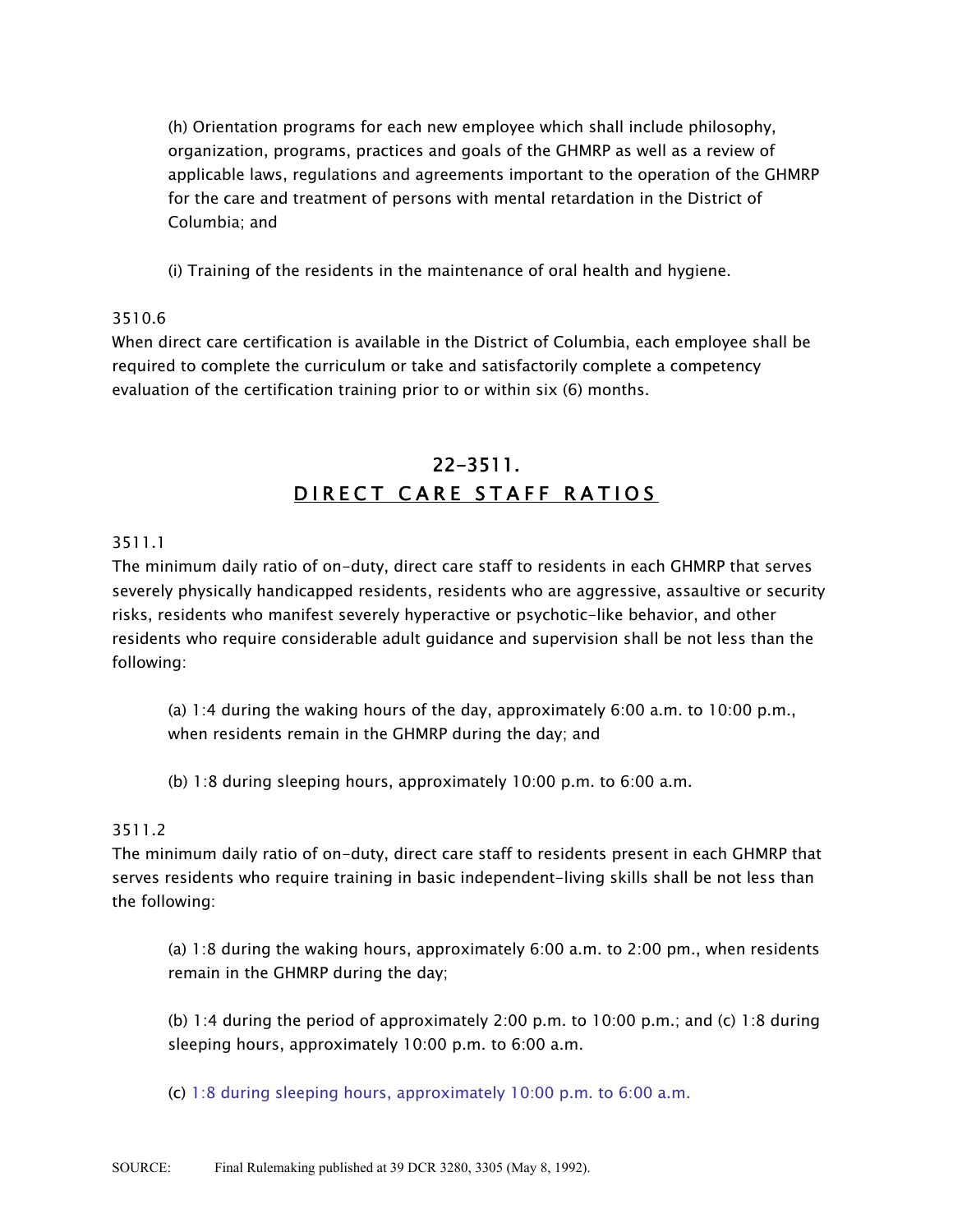The minimum daily ratio of on-duty direct care staff to residents in each GHMRP that serves residents who are in day programs such as sheltered workshops, vocational training, supported or competitive employment programs, and who have acquired basic independent-living and survival skills shall not be less than 1:8 at all times that residents are in the GHMRP.

# 3511.4

The initial daily direct care staff ratios shall be determined by the Department of Human Services (DHS) based upon the characteristics of the individuals proposed to be served or served by the GHMRP as described in the Individual Habilitation Plans or based upon the GHMRP's description of the individuals to be served.

# 3511.5

Staffing ratios may be changed during the period of licensure if, in DHS' determination, the needs of residents require a different staffing pattern, but in no event shall the number of staff per resident be less than established in these chapter.

# 3511.6

No staff shall be required in the home when all residents are away from the home, provided that a staff person is available or on-call for emergencies that may require a resident to remain ii, the GHMRP or return to the GHMRP during the day program hours.

# 22-3512. RECORDKEEPING: GENERAL PROVISIONS

## 3512.1

Each Residence Director shall maintain current and accurate records and reports as required by this section.

## 3512.2

Each record shall be kept in a centralized file and made available at all times for inspection and review by personnel of authorized regulatory agencies.

## 3512.3

Each record and report that is required to be kept in accordance with this chapter shall be filed and retained for five (5) years by the GHMRP.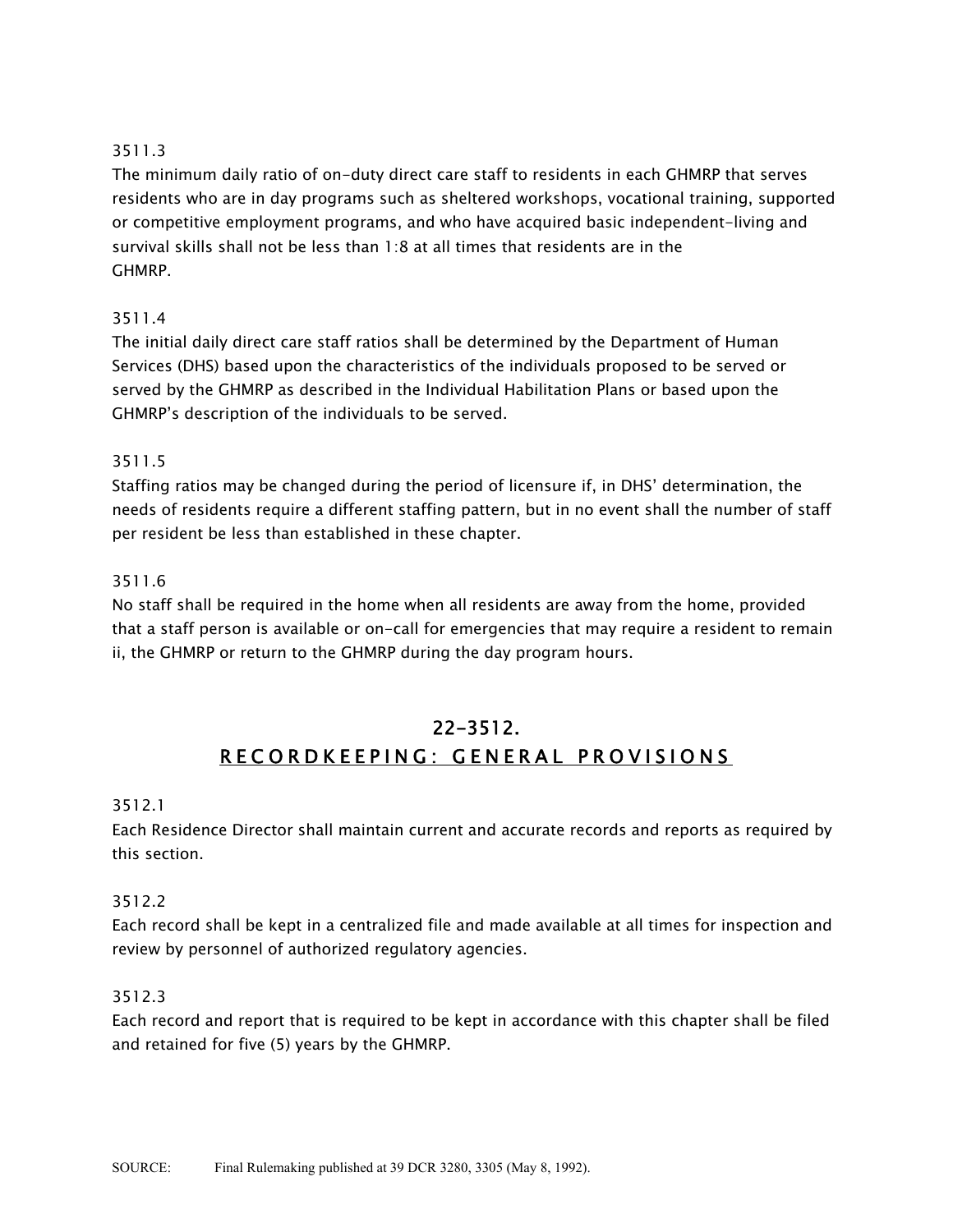# 22-3513. ADMINISTRATIVE RECORDS

3513.1

Each GHMRP shall maintain for each authorized agency's inspection, at any time, the following administrative records:

(a) List of current charges and fees for services;

(b) Personnel records for all staff including job descriptions either at the GHMRP or in a central office and made available upon request;

(c) Weekly staff schedules, including substitutions;

(d) Disaster plans and procedures and documentation of evacuation drills;

(e) Signed agreements or contracts for professional services;

(f) A current master alphabetical index of all residents; and

(g) A log in which emergencies and other unusual occurrences involving residents

# 22-3514. RESIDENT RECORDS

3514.1

Each GHMRP or licensee shall retain a permanent record for each resident for at least five years (5 yrs.) after the resident's discharge or death.

## 3514.2

Each record shall be kept current, dated, and signed by each individual who makes an entry.

## 3514.3

Each record shall include, but not be limited to, the requirements of D.C. Law 2-137, D.C. Code § 6-1972 (1989 Repl. Vol.).

#### 3514.4

The record for resident's prescribed controlled substances shall be in conformance with  $\S$ 3522.6 of this chapter.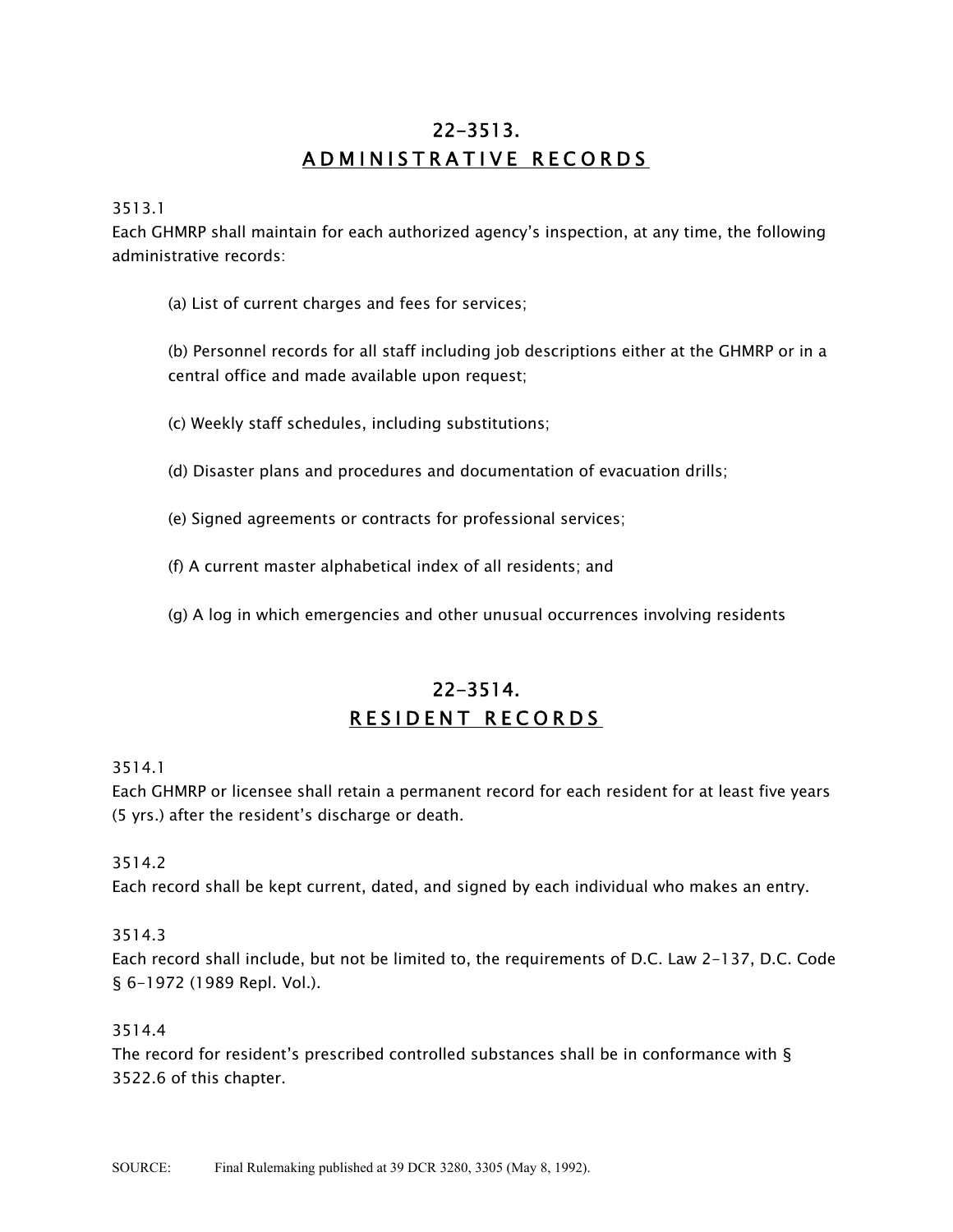# 22-3515. CONFIDENTIALITY OF RECORDS

#### 3515.1

Each GHMRP shall have written policies governing access to, duplication, of, and release of information from each resident's record consistent with D.C. Law 2-137, D.C. Code § 6-1972 and this chapter.

## 3515.2

If a resident's records, or components of records, are provided to an agency during a shortterm transfer such as hospitalization, the GHMRP shall assure that the following shall occur:

(a) That the receiving agency assures that the records are confidential;

(b) That a copy of required information only be sent forward; and

(c) That only information which is necessary for treatment and appropriate follow-up care of the resident is sent to the receiving agency.

# 22-3516. ADMISSION, TRANSFER AND DISCHARGE: GENERAL PROVISIONS

3516.1

Each GHMRP shall have written policies, which clearly describe its admission, transfer and discharge criteria and procedures.

## 3516.2

A statement of admission, transfer and discharge criteria and policies shall be available for review by each prospective resident or his or her authorized representative.

## 3516.3

Each policy regarding fees, payments, refunds and services shall be in writing and made available at the time of admission.

# 22-35 17. ADMISSION POLICIES AND PROCEDURES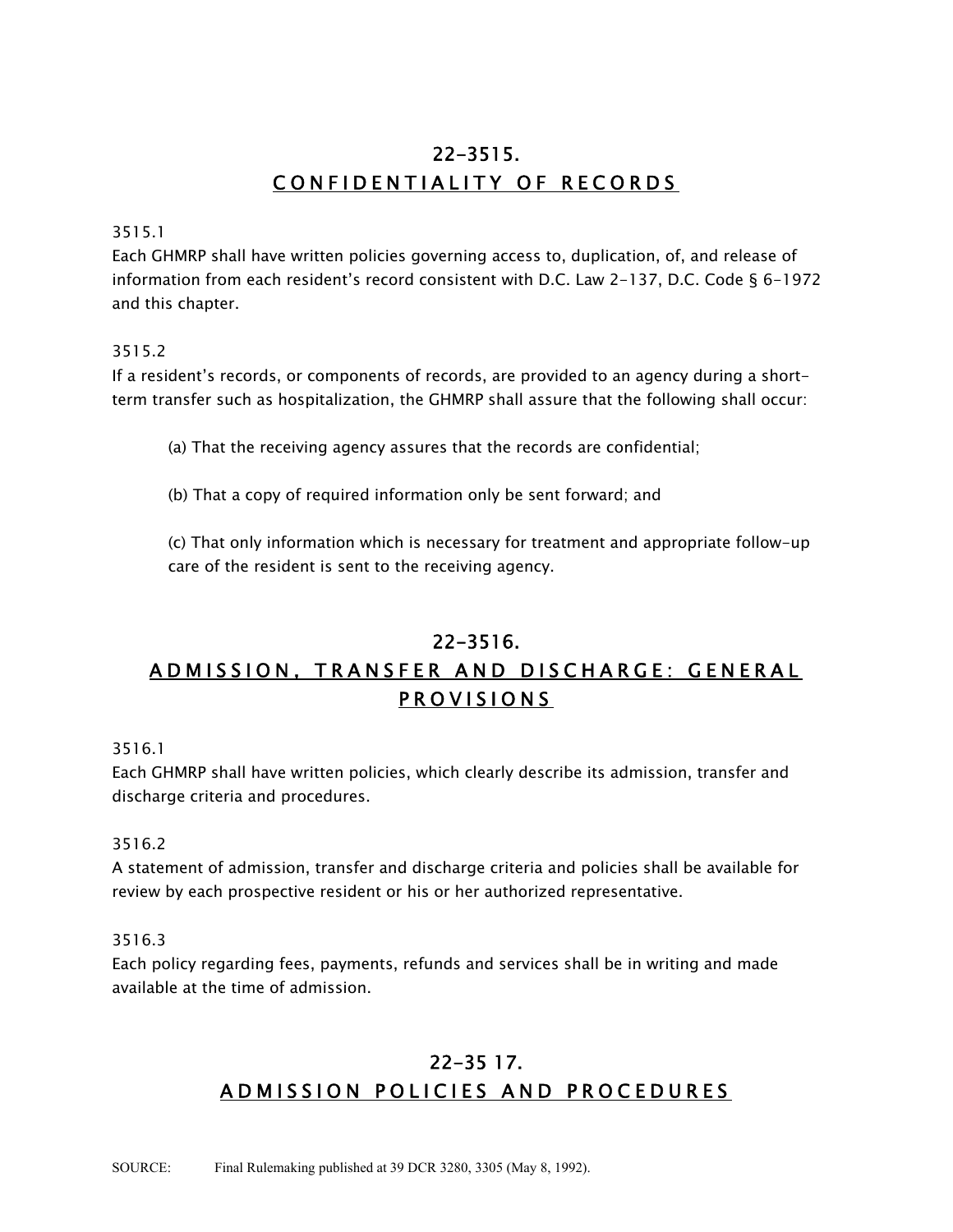A person shall be eligible for voluntary admission or commitment to a GHMRP as provided by D.C. Law 2-137, D.C. Code §~ 6-1922 and 6-1924 (1989 Repl. Vol.).

# 3517.2

A prospective resident may remain in a GHMRP only if the resident's habilitation needs as determined by the resident's Individual Habilitation Plan can be appropriately met within the GHMRP.

# 3517.3

Each GHMRP shall obtain from the resident, sponsoring agency or guardian, as appropriate, information about any known health problems communicable disease of a resident upon his or her being admitted or readmitted.

# 3517.4

Each resident who has a communicable disease may be admitted only to a GHMRP, which is capable of providing environmental and hygienic procedures appropriate to the specific disease as prescribed by a physician.

# 3517.5

Each GHMRP shall obtain for each resident a record of all medications the resident is currently taking, including identification of prescribed controlled substances and a listing of any known allergies to medication.

# 3517.6

Each resident, prior to admission if possible or within ten (10) days of admission shall receive a health inventory, screening and immunizations which may include the following and any other tests as determined appropriate by the examining physician:

(a) A complete medical history including vaccination history, immune status and any condition that may predispose the resident to acquiring or transmitting infectious diseases;

(b) Determination of the Hepatitis B antigen and antibody status of each resident to acquiring or transmitting infectious diseases;

(c) Tuberculosis screening; and

(d) Evaluation of each positive reactor by a physician to determine the need for other tests.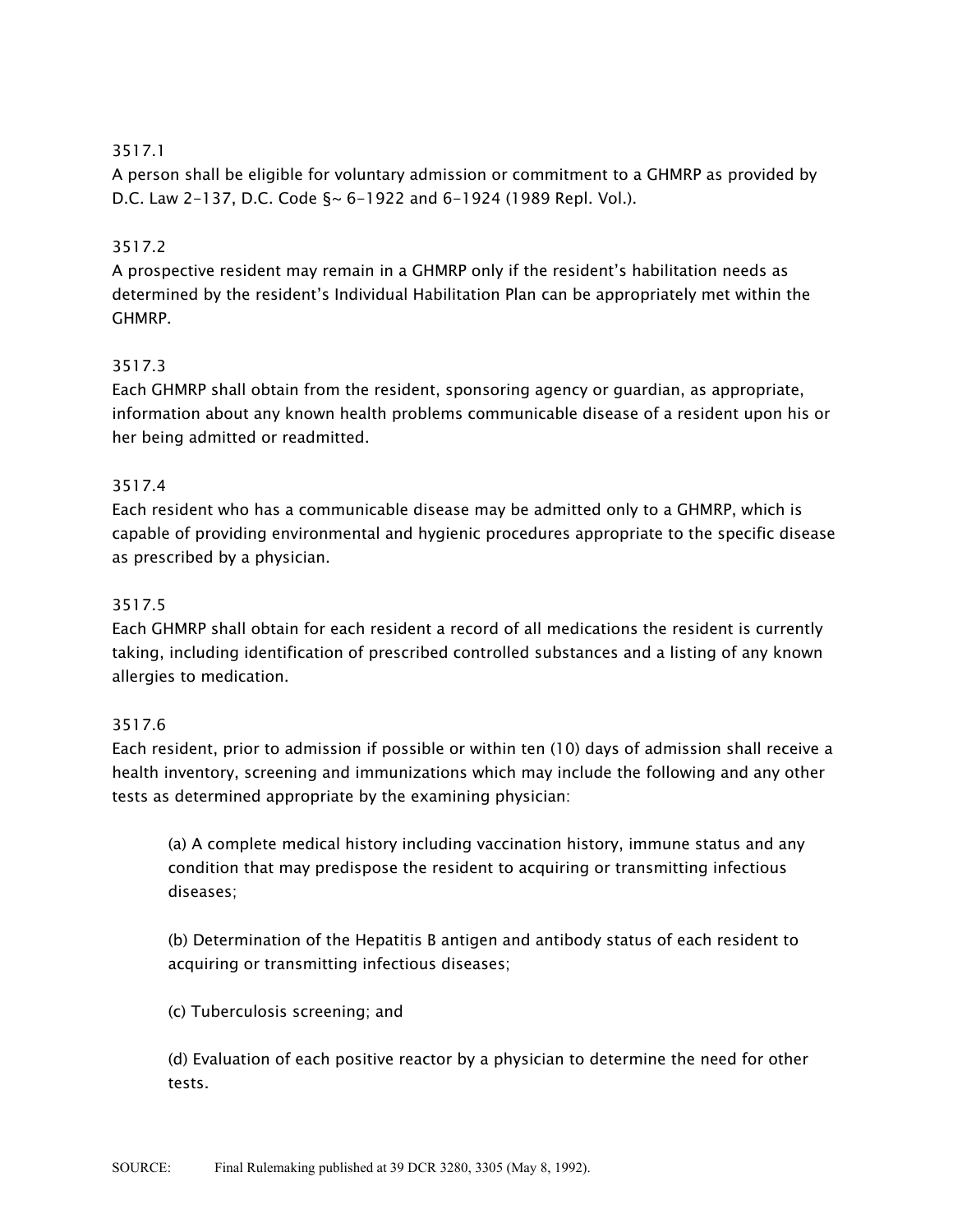A health inventory and screening that has been performed within ninety (90) days prior to the resident's admission may be accepted in place of the health inventory required by § 3517.6 of this chapter.

## 3517.8

Each GHMRP shall secure a physician's written report of the health inventory, which shall provide sufficient information concerning the resident's health including treatment, special diet, or medication orders to enable the GHMRP to provide appropriate services.

## 3517.9

Nothing in this section shall be construed to prohibit prospective his or her (if the resident, or sponsor any), the sponsoring agency, the GHMRP director or the physician from requiring an updated physical assessment at any time prior to placement, for good cause.

# 3517.10

At admission or commitment, each GHMRP shall secure for each resident an Individual Habilitation Plan, which is developed in accordance with D.C. Code § 6-1943 (1989 Repl. Vol.).

# 3517.11

No later than ten (10) days after the date of admission, the GHMRP director shall ensure that implementation of the Individual Habilitation Plan is begun for each resident who is admitted with an Individual Habilitation Plan.

## 3517.12

The GHMRP director shall, in the implementation of the Individual Habilitation Plan, consider each recommendation made by the Interdisciplinary Team and consult with professionals or experts as necessary to ensure that implementation of the Individual Habilitation Plan is accurate.

## 3517.13

Each Individual Habilitation Plan shall be used by all staff that plan, provide, or evaluate services for the resident.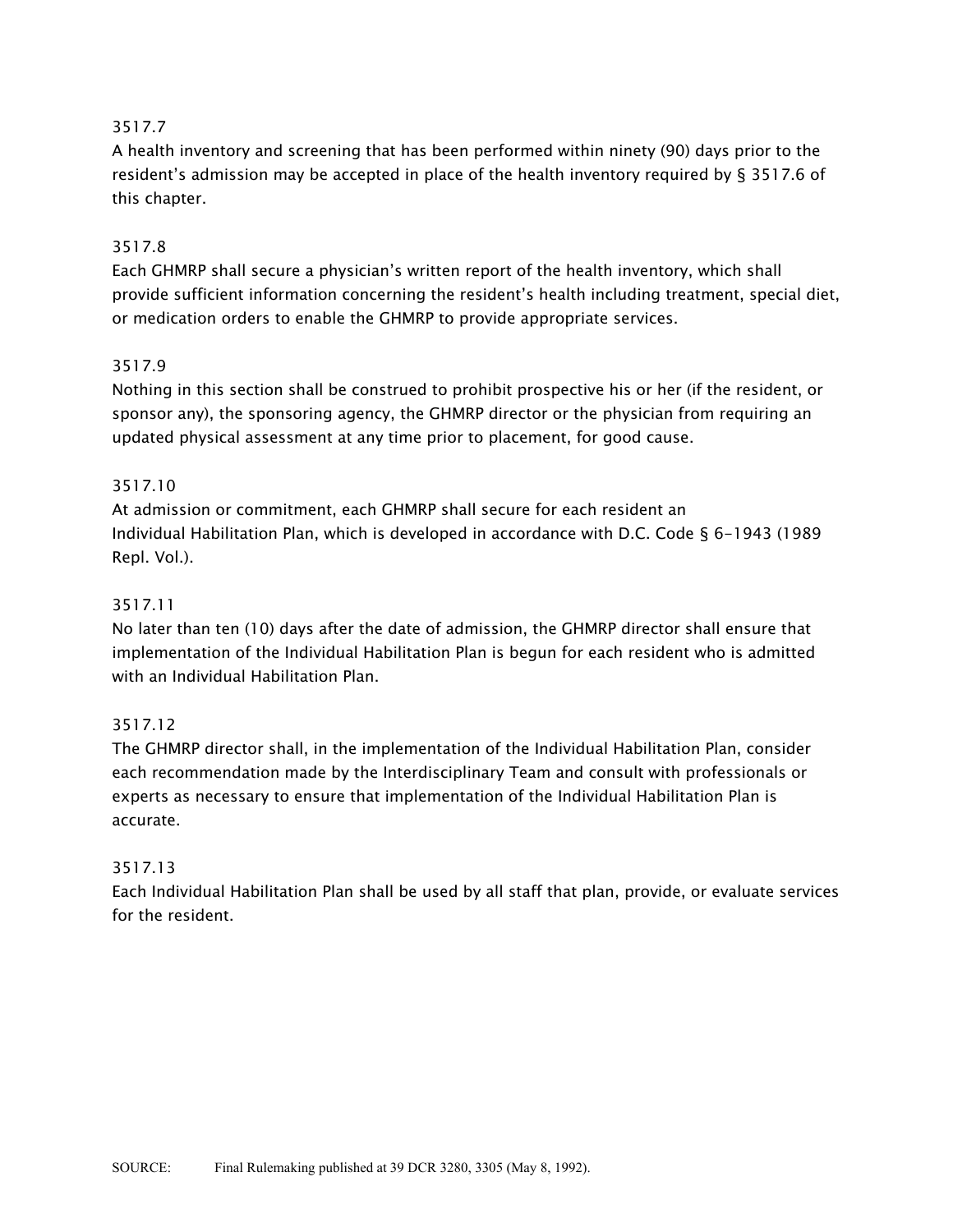# 22-3518.

# DISCHARGE/TRANSFER POLICIES AND PROCEDURES

# 3518.1

A resident shall be discharged or transferred from a GHMRP as provided by D.C. Law 2-137, D.C. Code §~ 6-1927 through 6-1930 (1989 Repl. Vol.).

# 3518.2

Each GHMRP shall have written policies, which shall specify criteria and procedures for transfer to either a more or less restrictive setting and discharge from a GHMRP.

# 3518.3

Reasons for transfer from a group home shall include, but not be limited to, the following:

(a) The medical needs as determined by a physician;

(b) The behavior of the resident or other circumstances which pose an imminent danger to the resident or other persons in the home; and

(c) The determination by the interdisciplinary team that the resident's habilitative needs would be better met by another setting.

# 3518.4

Each GHMRP shall plan for voluntary or involuntary transfer or discharge of a resident on a nonemergency basis and shall provide the following:

(a) Sixty (60) days notification to appropriate individuals or sponsoring agencies of reasons for the need to transfer or discharge;

(b) Comprehensive relocation assistance and counseling to a resident being transferred or discharged;

(c) Identification of the resident's needs and the corresponding services and programming required in the new setting; and

(d) Reason(s) for changing or terminating services.

# 3518.5

Each GHMRP shall document in writing its compliance with § 3518.4 of this section.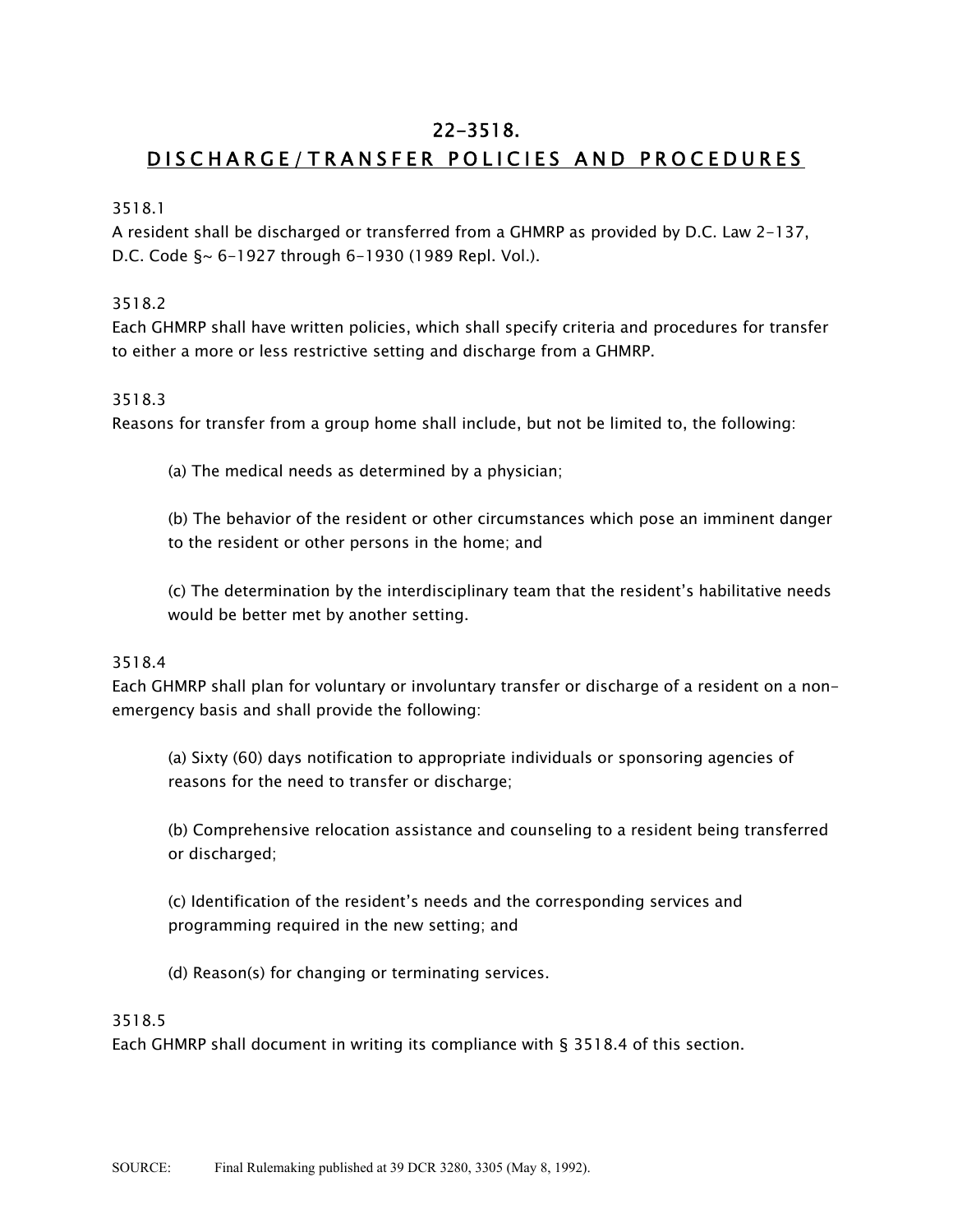Transfer of a resident for emergency medical treatment may be made by the GHMRP director with appropriate notification to the resident's physician.

# 3518.7

Each GHMRP shall have procedures for medical treatment in place, which adequately detail the transfer and return process.

# 3518.8

Prior to or at the time of discharge or transfer of a resident, the GHMRP shall provide a complete copy of the resident's comprehensive record to the new residence or to the sponsoring agency.

# 22-3519. EMERGENCIES

# 3519.1

Each GHMRP shall maintain written policies and procedures which address emergency situations, including fire or general disaster, missing persons, serious illness or trauma, and death.

# 3519.2

Each GHMRP shall maintain written documentation that each employee has been trained in carrying out the policies and procedures set forth in § 3519.1 of this section.

## 3519.3

Each GHMRP shall post by each telephone emergency numbers, which include at least fire and rescue squads, the local police department, each resident's physician, and the agency's on-duty administrator.

## 3519.4

Each GHMRP shall demonstrate access to adequate emergency medical treatment and authorization for incapable of authorizing his or her own treatment.

## 3519.5

After medical services have been secured, each GHMRP shall promptly notify the resident's guardian, his or her next of kin if the resident has no guardian, or the representative of the sponsoring agency of the resident's status as soon as possible, followed by written notice and documentation no later than forty-eight (48) hours after the incident.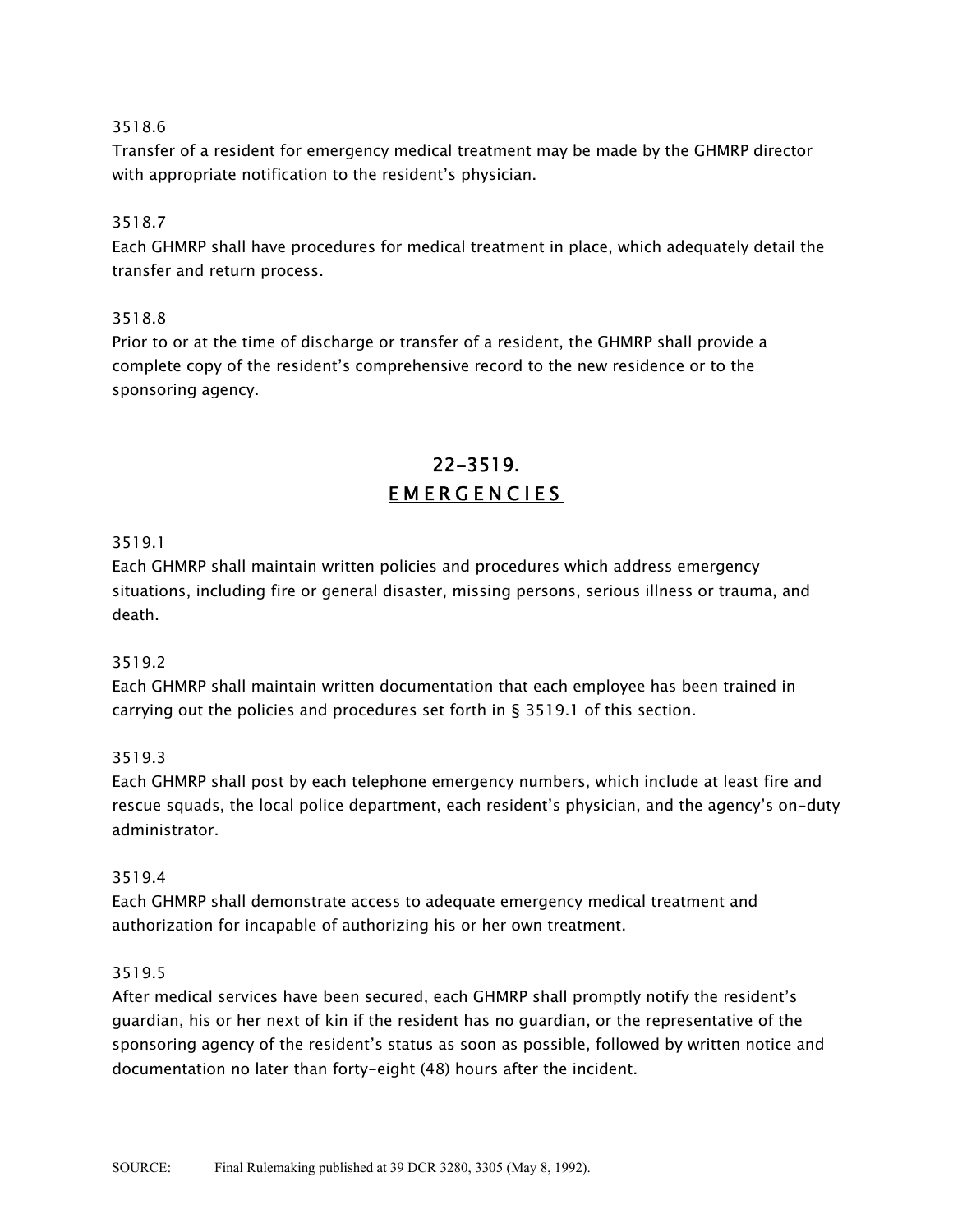Each GHMRP shall document each emergency and enter the follow-up actions into the resident's permanent record, which shall be made available for review by authorized individuals.

# 3519.7

Each GHMRP shall notify promptly the resident's guardian, next of kin, and sponsor of the death of a resident.

## 3519.8

Each GHMRP shall adhere to the law governing investigations of deaths by the D.C. Medical Examiner, D.C. Code §~ 11-2301 et seq. (1989 Repl. Vol.).

## 3519.9

Each GHMRP shall have in place a procedure which describes the process for arranging funeral services and burials and for assuring the notification and involvement of significant others.

## 3519.10

In addition to the reporting requirement in 3519.5, each GHMRP shall notify the Department of Health, Health Facilities Division of any other unusual incident or event which substantially interferes with a resident's health, welfare, living arrangement, well being or in any other way places the resident at risk. Such notification shall be made by telephone immediately and shall be followed up by written notification within twenty-four (24) hours or the next work day.

# 22-3520. PROFESSION SERVICES: GENERAL PROVISIONS

## 3520.1

Each resident of a GHMRP, regardless of his or her age or degree of disability, shall receive the professional services required to meet his or her needs as identified in his or her individual habilitation plan in accordance with the current "Outcome Performance Measures" from the "Council on Quality and Leadership in Support for People With Disabilities" (Council) and to the extent of funds appropriated for purposes of D.C. Law 2-137, as amended.

## 3520.2

Each GHMRP shall have available qualified professional staff to carry out and monitor necessary professional interventions, in accordance with the goals and objectives of every individual habilitation plan, as determined to be necessary by the interdisciplinary team. The professional services may include, but not be limited to, those services provided by individuals trained,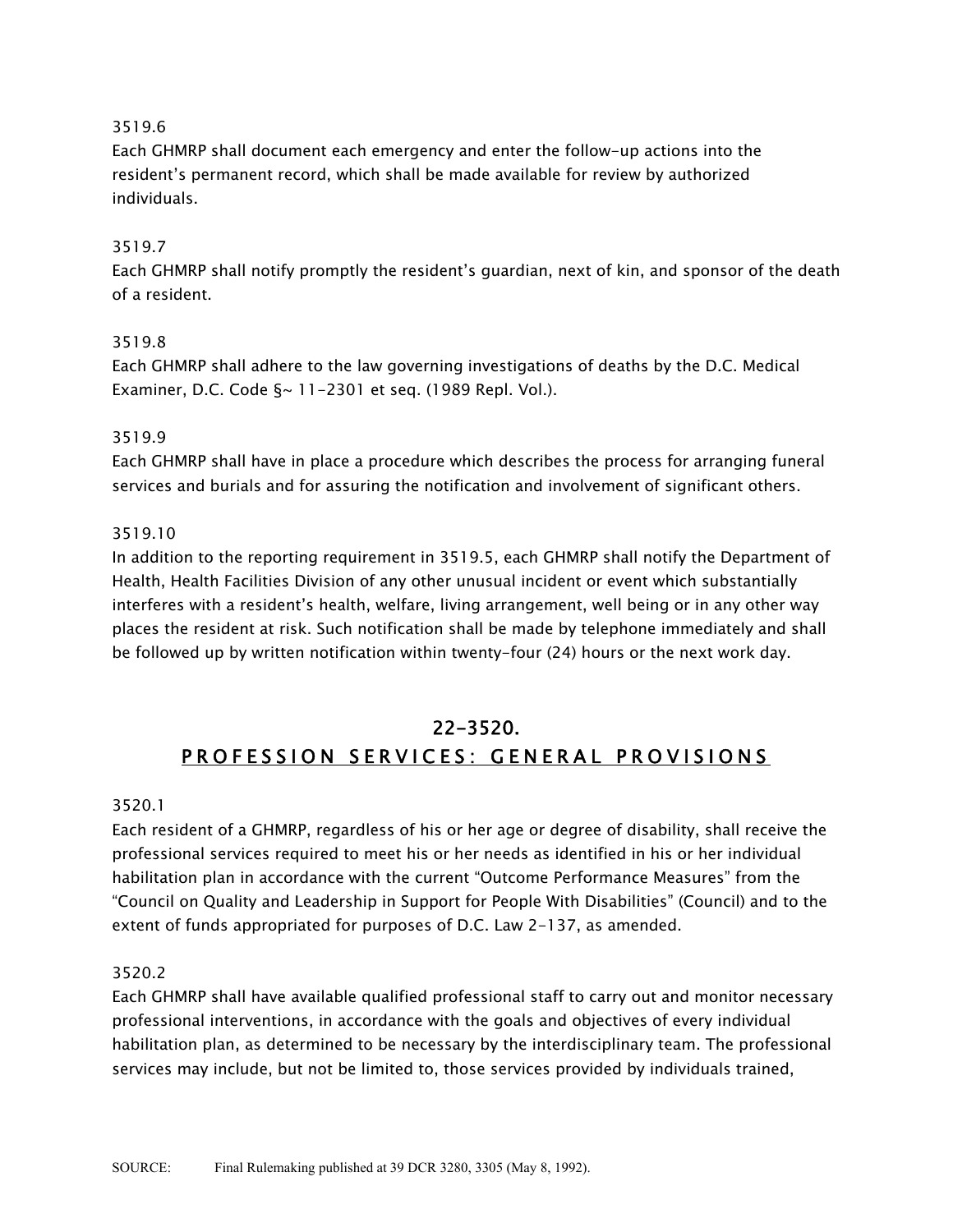qualified, and licensed as required by District of Columbia law in the following disciplines or areas of services:

- (a) Medicine;
- (b) Dentistry;
- (c) Education;
- (d) Nutrition;
- (e) Nursing;
- (f) Occupational Therapy;
- (g) Psychology;
- (h) Social Work;
- (i) Speech and language therapy; and
- (j) Recreation

#### 3520.3

Professional services shall include both diagnosis and evaluation, including identification of developmental levels and needs, treatment services, and services designed to prevent deterioration or further loss of function by the resident.

#### 3520.4

Professional services shall include an annual health inventory of each resident.

#### 3520.5

Each professional service provider shall participate on each resident's interdisciplinary team as appropriate to the resident's Individual Habilitation Plan.

#### 3520.6

Each professional service provider shall assist, as appropriate, each other person who is working with a resident in the GHMRP so that relevant professional instructions can be implemented through-out the resident's programs and daily activities.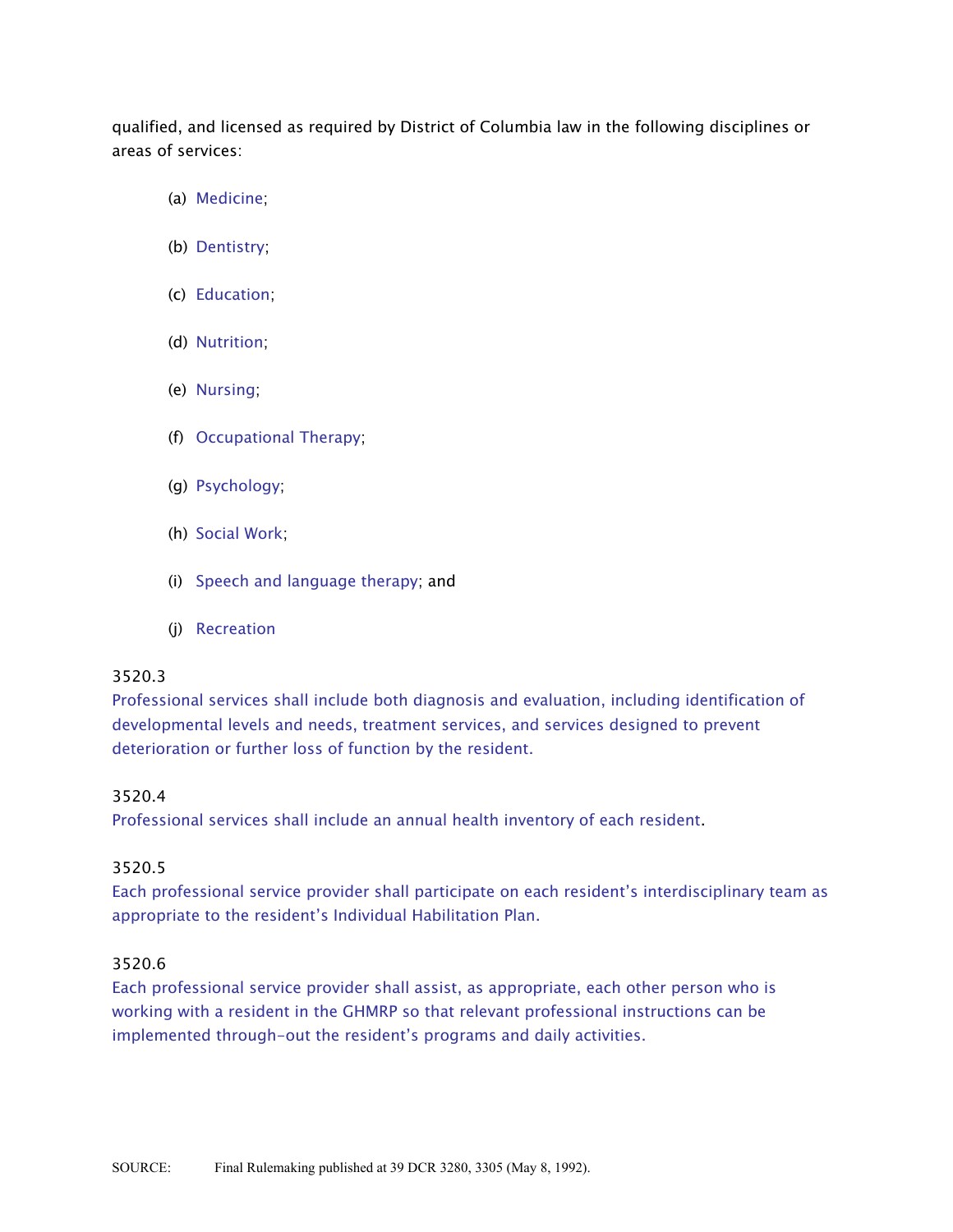Professional services shall be provided by programs operated by the GHMRP or personnel employed by the GHMRP or by arrangements between the GHMRP and other service providers, including both public and private agencies and individual practitioners.

#### 3520.8

Each professional service provided shall be documented in each resident's record.

#### 3520.9

Each GHMRP shall obtain from each professional service provider a written report at least quarterly for services provided during the preceding quarter.

#### 3520.10

Professional services personnel shall offer consultation and instruction as appropriate to the following:

- (a) The resident's family; and
- (b) Other agencies, organizations and persons in the community involved in the habilitation of the resident.

#### 3520.11

Each GHMRP shall ensure that when another agency assumes responsibility for services to a resident, a summary of the appropriate record is forwarded to that agency.

#### 3520.12

Professional services personnel shall participate, as appropriate, on committees concerned with the GHMRP's programs and operations.

#### 3520.13

If a resident evidences the need for a professional service for which arrangements do not exist, the GHMRP shall have fourteen (14) days to show evidence of arrangements for provision of the professional service, except that in life threatening situations, arrangements must be made immediately.

History of Regulations since Last Compilation by Agency (August 1986) Chapter 35 (Group Homes for Mentally Retarded Persons) Sections: 3520 - Profession Services: General Provisions;  $3521$  - Habilitation and Training; and  $3522$  - Medications. 44 DCR 7445 (12-5-97) (DHS)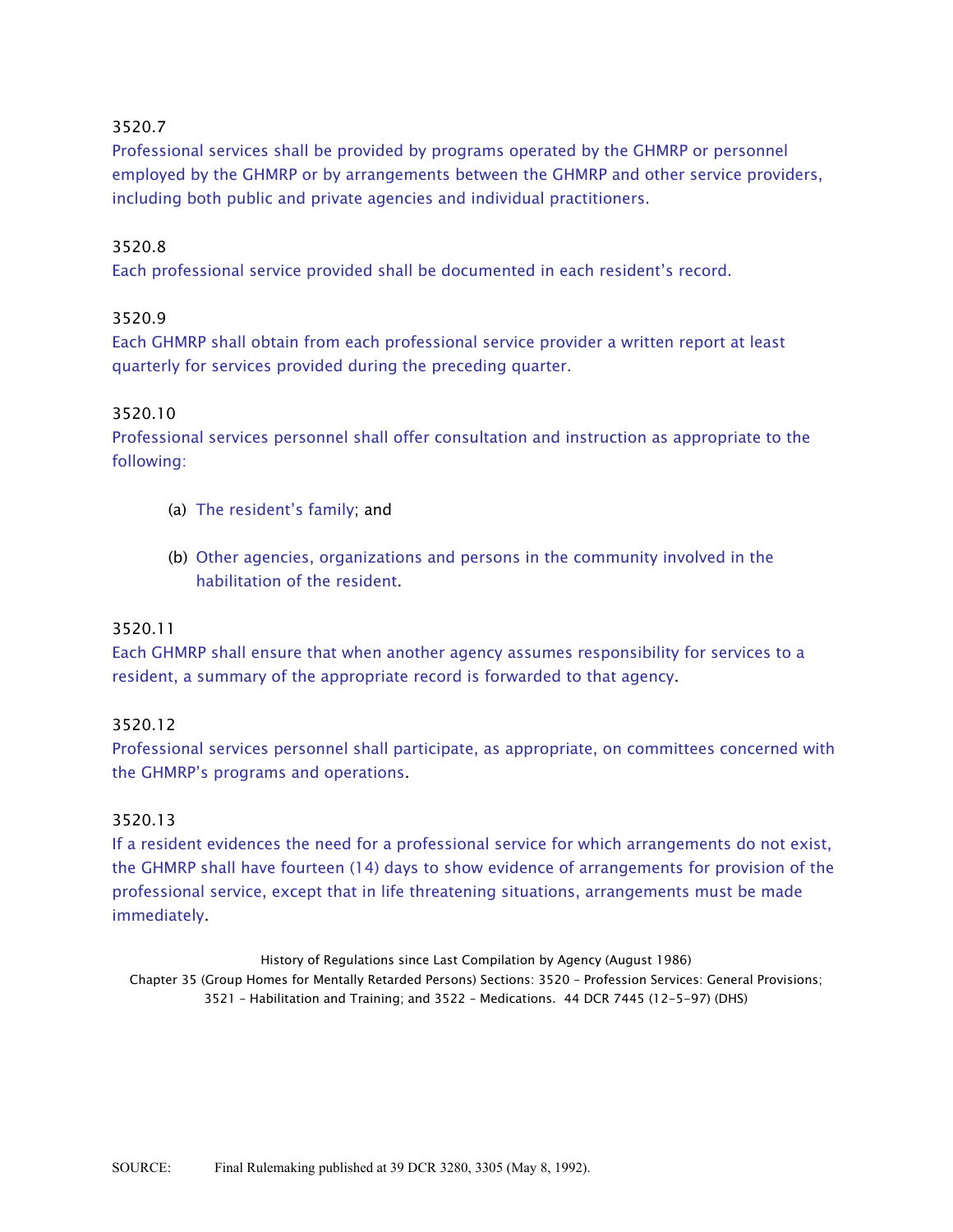# 22-3521. HABILITATION AND TRAINING

#### 3521.1

Each GHMRP shall provide habilitation and training to its residents to enable them to acquire and maintain those life skills needed to cope more effectively with the demands of their environments and to achieve their optimum levels of physical, mental and social functioning.

#### 3521.2

Each GHMRP shall provide habilitation and training to residents in the most normalizing environment and the least restrictive circumstances.

#### 3521.3

Each GHMRP shall provide habilitation, training and assistance to residents in accordance with the resident's Individual Habilitation Plan.

#### 3521.4

Each GHMRP shall monitor and review each resident's Individual Habilitation Plan on an ongoing basis to ensure participation of the resident and appropriate GHMRP staff in revision of such Plans whenever necessary. The schedule for the reviews shall be documented within each IHP.

#### 3521.5

Each GHMRP shall make modifications to the resident's program at least every six (6) months or when the client:

(a) Has successfully completed an objective or objectives identified in the Individual Habilitation Plan;

(b) Is regressing or losing skills already gained;

(c) Is failing to progress toward identified objectives after reasonable efforts have been made;

(d) Is being considered for training toward a new objective or objectives; or

(e) As indicated by a change in his or her health status.

#### 3521.6

Each GHMRP Director shall arrange for each resident to be reevaluated and to receive an Individual Habilitation Plan, which is updated appropriately at least annually.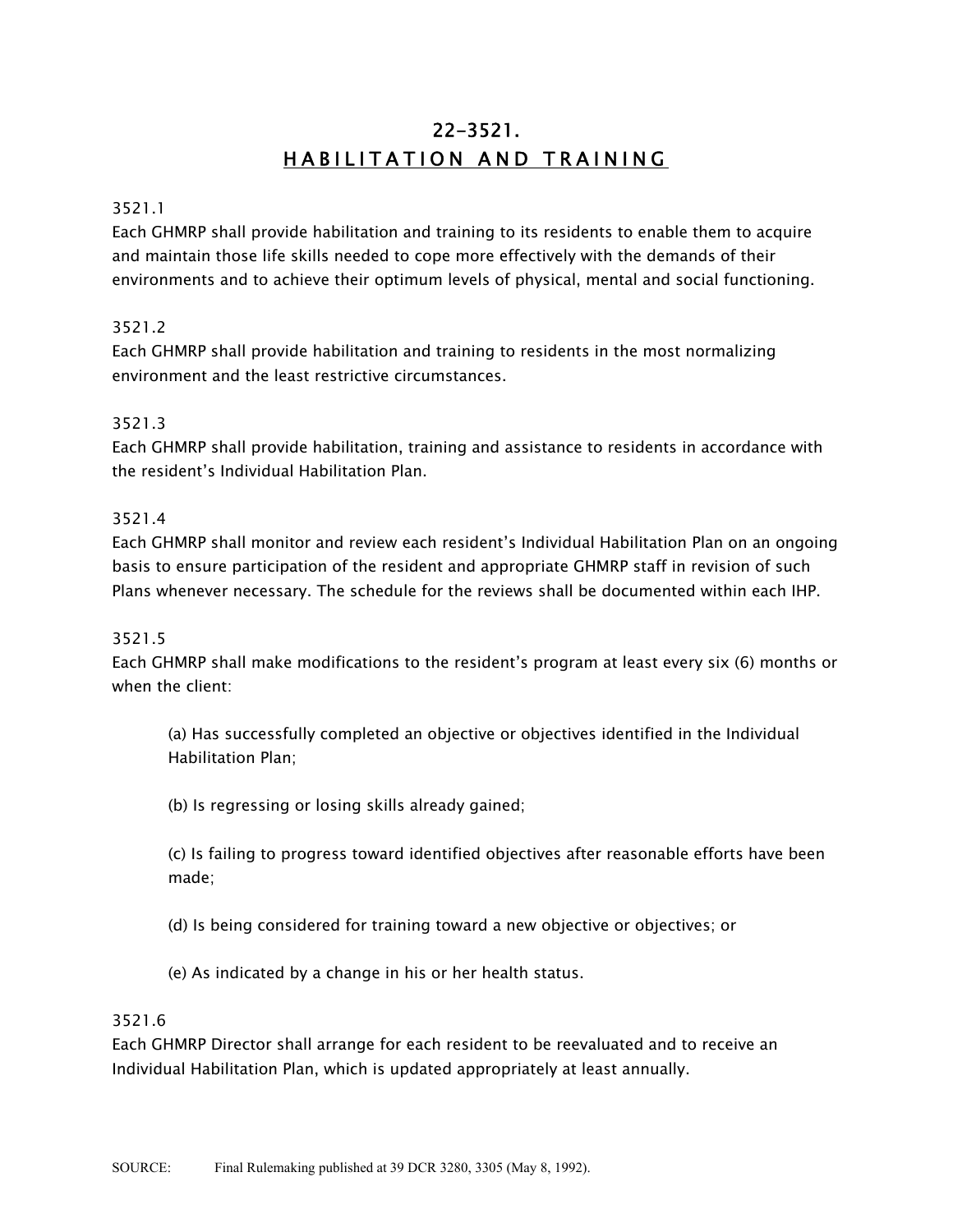The habilitation and training of residents by the GHMRP shall include, when appropriate, but not be limited to, the following areas:

(a) Eating and drinking (including table manners, use of adaptive equipment, and use of appropriate utensils);

(b) Toileting (including use of equipment);

(c) Personal hygiene (including washing, bathing, shampooing, brushing teeth, and menstrual care);

(d) Dressing (including purchasing, selecting, and access to clothing);

(e) Grooming (including shaving, combing and brushing hair, and caring for nails);

(f) Health care (including skills related to nutrition, use and self-administration of medication, first aid, care and use of prosthetic and orthotic devices, preventive health care, and safety);

(g) Communication (including language development and usage, signing, use of the telephone, letter writing, and availability and utilization of communications media, such as books, newspapers, magazines, radio, television, telephone, and such specialized equipment as may be required);

(h) Interpersonal and social skills (including sharing, courtesy, cooperation, responsibility and age-appropriate and culturally normative social behaviors and relationships involving peers of the same and different sex, younger and older persons and person in authority);

(i) Home management (including maintenance of clothing, shopping, meal planning and preparation, and housekeeping);

(j) Employment and work adjustment;

(k) Mobility (including ambulation, transportation, mapping and orientation, and use of mobility equipment);

(I) Time management (including use of leisure time, scheduling activities);

(m) Financial management (including budgeting and banking);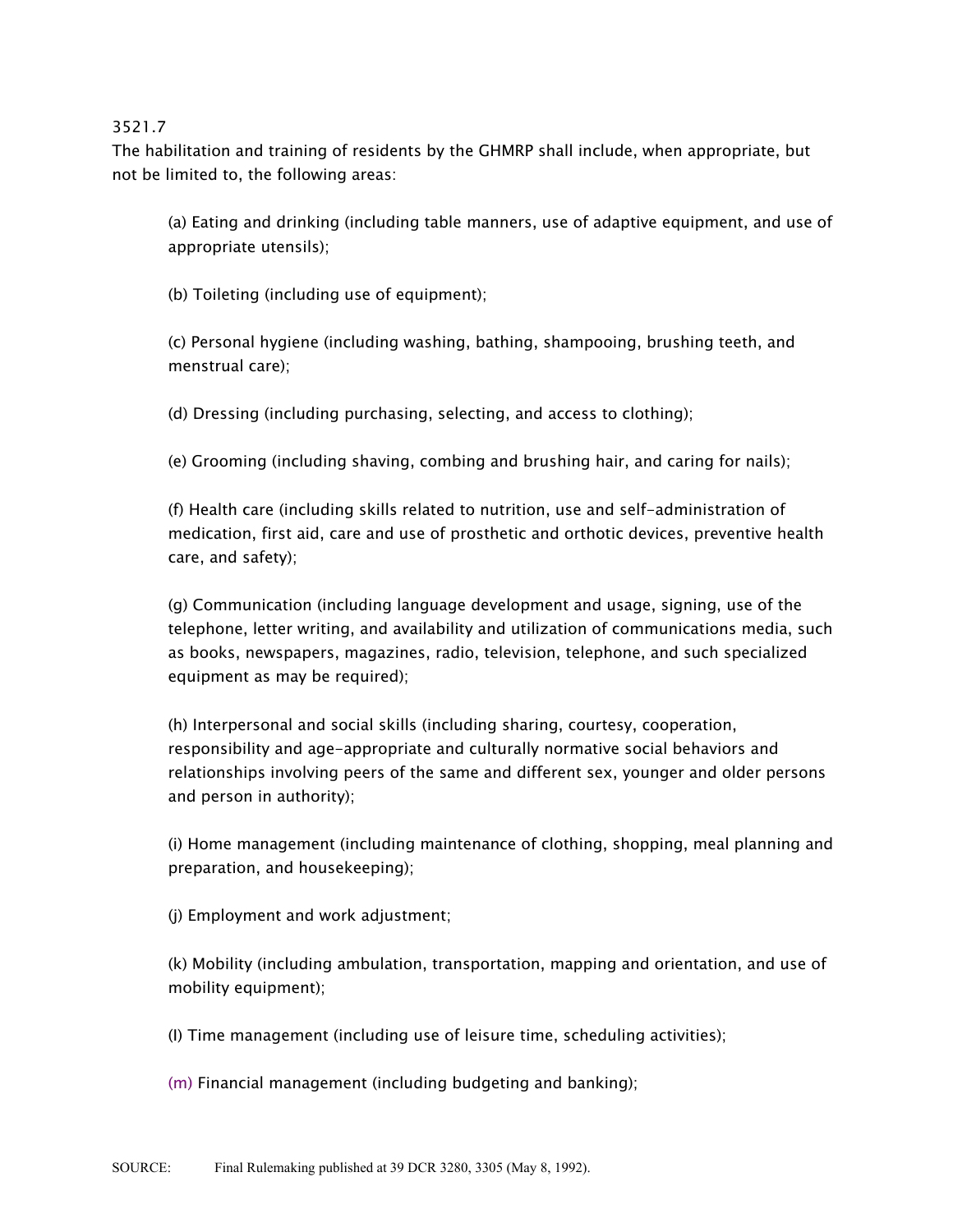(n) Academic and pre-academic skills (including development of attention span, discrimination, association, memory, and number, time, and spatial concepts);

(o) Motor and perceptual skills (including balance, posture, and gross and fine motor skills);

(p) Problem-solving and decision-making (including opportunities to experience consequences of decisions);

(q) Human sexuality;

(r) Aesthetic appreciation; and

(s) Opportunity for social, recreational and religious activities utilizing community resources.

#### 3521.8

Each GHMRP shall ensure that training programs for residents do the following:

(a) Utilize methods and materials that are culturally normative and appropriate to the chronological age of the individual unless the use of non-normative or nonage appropriate methods and materials is justified in the resident's Individual Habilitation Plan;

(b) Provide for direct or consulting services from those professionally qualified persons necessary to assist the staff in conducting training;

(c) Identify other programs and services that are available to the resident to supplement the training program; and

(d) Include, as appropriate, a program developed with the resident's family for use in implementing the Individual Habilitation Plan.

#### 3521.9

Each GHMRP, in addition to the above provisions, shall assist each resident in obtaining placement in an appropriate educational, employment, or daytime training program; Provided, that the placement shall be consistent with the resident's Individual Habilitation Plan.

#### 3521.10

Each GHMRP shall develop an activity schedule for each resident that includes the following unless contraindicated by the resident's Individual Habilitation Plan: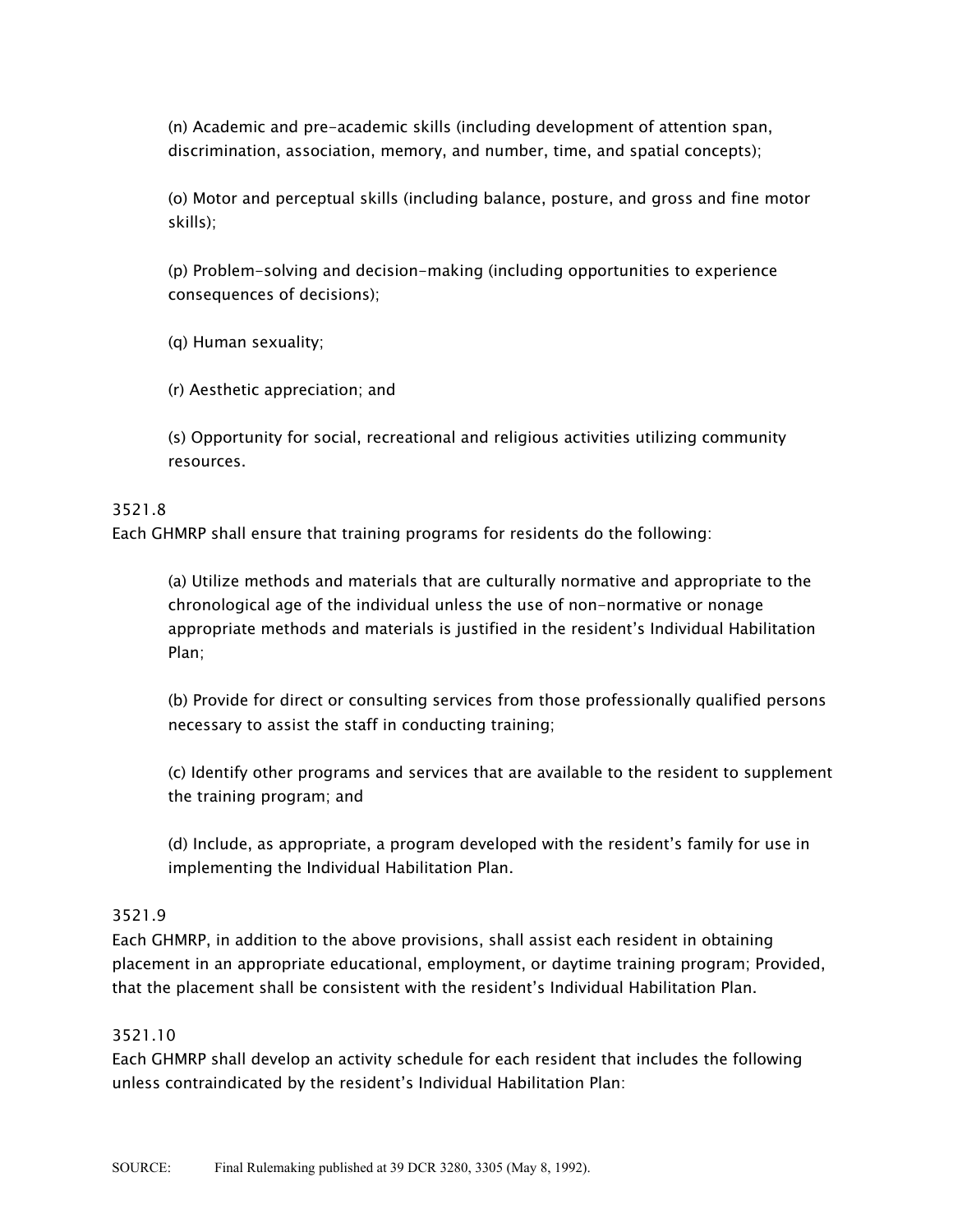(a) Structured activities including the weekends and holidays;

(b) No periods of unscheduled activity that extends longer than three (3) continuous hours;

(c) Free time for individual or group activities using appropriate materials as specified by the interdisciplinary team; and

(d) Appropriately planned outdoor periods all year round.

# 3521.11

Each resident's activity schedule shall be available to direct care staff and be carried out daily.

# 3521.12

Each GHMRP shall ensure that behavior management programs and reviews for residents are designed by a behavior management specialist, a psychologist or psychiatrist.

# 22-3522. MEDICATIONS

## 3522.1

Drugs shall be administered as set forth in the User Of Trained Employees to Administer Medications to Persons of Mental Retardation or Other Developmental Disabilities Act of 1994, D.C. Code, sec. 21-1201 et seq.

# 3522.2

Each resident who has been certified by a physician as being able to self-administer to take medications independently shall be monitored by the GHMRP to ensure that the resident is taking medications as prescribed

# 3522.3

The physician who identifies the self-administration of medications as a goal for a resident shall develop and monitor the plan for implementation.

## 3522.4

The Residence Director shall report any irregularities in the resident's drug regimens to the prescribing physician.

## 3522.5

Each GHMRP shall maintain an individual medication administration record for each resident.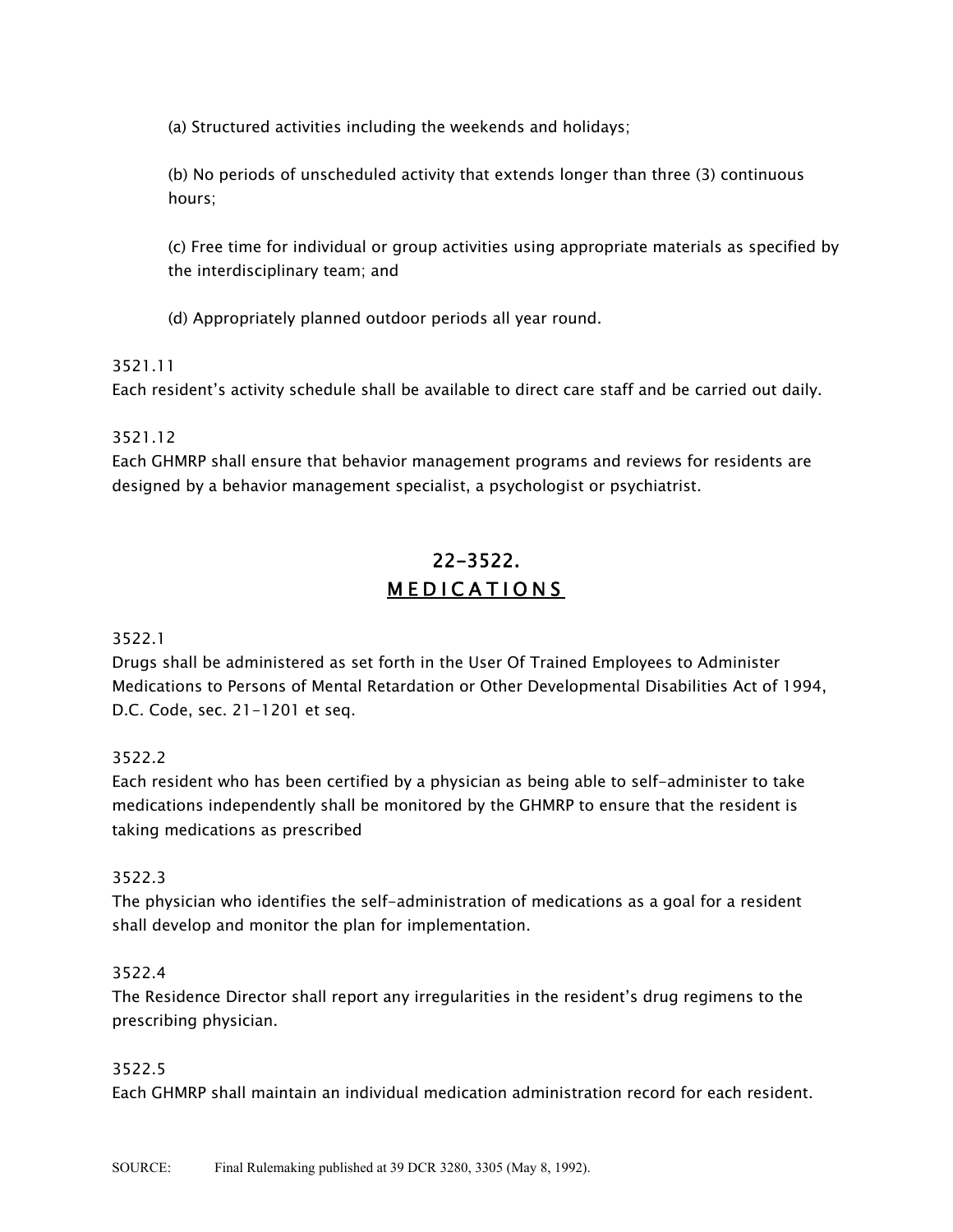The record for a resident's prescribed controlled substances shall include the following:

- (a) Name of resident;
- (b) Name of controlled substance;
- (c) Name and telephone number of prescriber;
- (d) Date dispensed, amount and expiration date; and
- (e) Each time the controlled substance is to be taken or administered.

## 3522.7

Medication, requiring refrigeration shall be maintained either in a separate and secure medication refrigerator or, if in a refrigerator with foods, shall be in a secure and closed compartment or container so as to prevent cross contamination.

## 3522.8

Each medication shall be stored in its original container and shall not be transferred to another container or taken or used by another person.

## 3522.9

Medications to be taken orally shall be stored separately from other medications.

## 3522.10

Each medication shall be stored under proper conditions of light and temperature as indicated on its label.

## 3522.11

Each GHMRP shall promptly destroy prescribed medication that is discontinued by the physician or has reached the expiration date, or has a worn, illegible, or missing label.

## 3522.12

Upon discharge or transfer from a GHMRP, all medications currently prescribed and a copy of the resident's medication record shall be given to the resident or forwarded to any other residential setting to which the resident is transferred.

## 3522.13

Upon the death of a resident, all medication shall be retained by the GHMRP until it has been determined that disposal would be in accord with investigation and reporting of deaths under the jurisdiction of the Medical Examiner.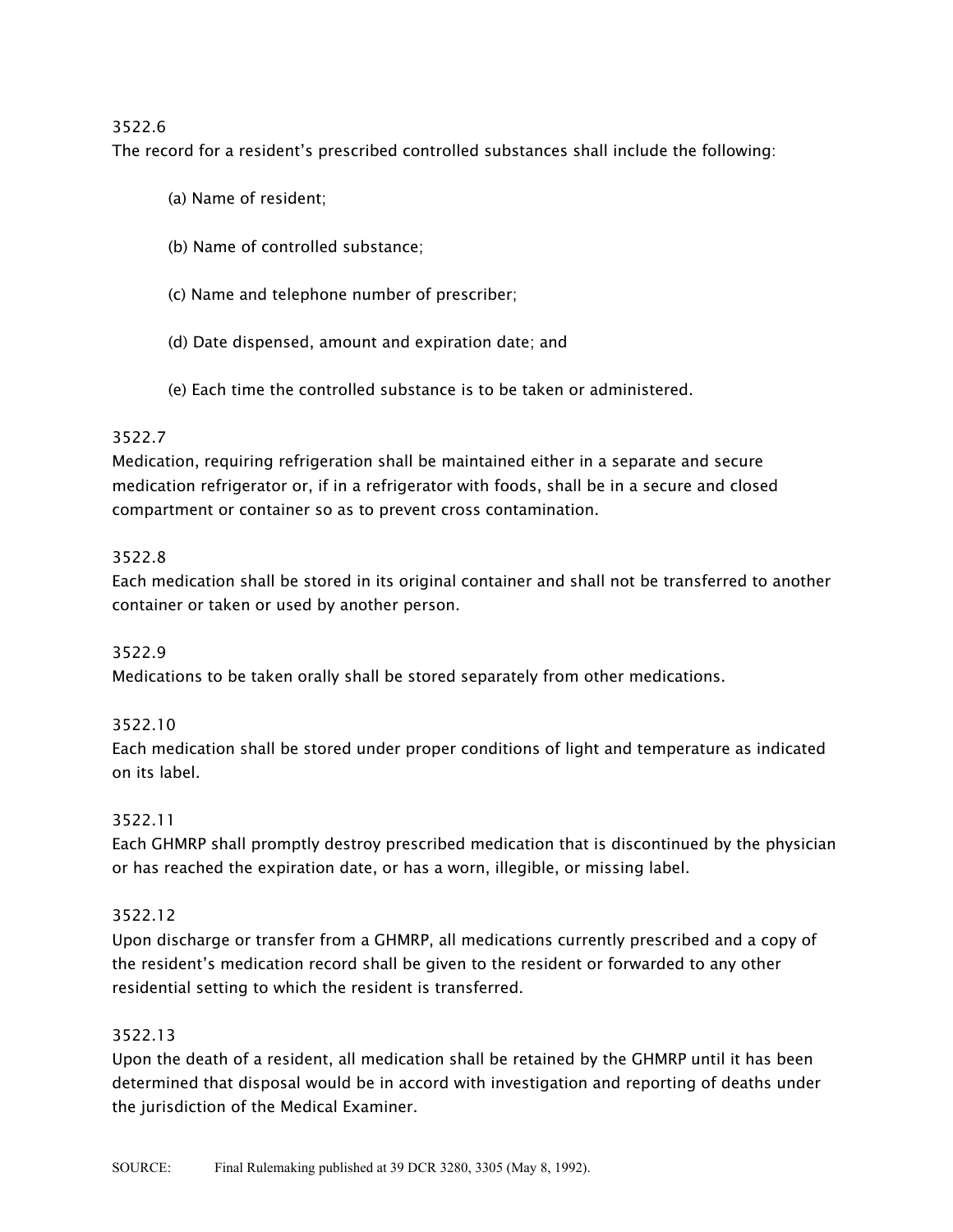# 22-3523. RESIDENT'S RIGHTS

#### 3523.1

Each GHMRP residence director shall ensure that the rights of residents are observed and protected in accordance with D.C. Law 2-137, this chapter, and other applicable District and federal laws.

# 22-3599. DEFINITIONS

3599.1

When used in this chapter, the following terms and phrases shall have the meaning ascribed:

Assessment - an evaluation of a resident's strengths and needs in various functional domains by an interdisciplinary team.

Behavior management specialist - a person who has training and experience in the theory and technique of changing the behavior of individuals to enhance their learning of life skills, adaptive behaviors, and to decrease maladaptive behaviors; and works under the supervision of a licensed practitioner, usually a psychologist.

Direct care staff - individuals employed to work in the GHMRP who render the day-to-day personal assistance residents require in order to meet the goals of their individual habilitation plans.

*Emergency care* - appropriate services in a variety of settings accessible to individuals designed to meet an immediate need and restore or maintain the physical or mental well being of the resident or provider.

Group Home for Mentally Retarded Persons (GHMRP) - a community residence facility that provides a home-like environment for at least four (4) but no more than eight (8) related or unrelated mentally retarded individuals who require specialized living arrangements and maintains necessary staff, programs, support services and equipment for their care and habilitation.

Habilitation - as defined in D.C. Code § 6-1902(14) (1989 Repl. Vol.).

Habilitation services - a variety of services designed to maximize each resident's habilitation.